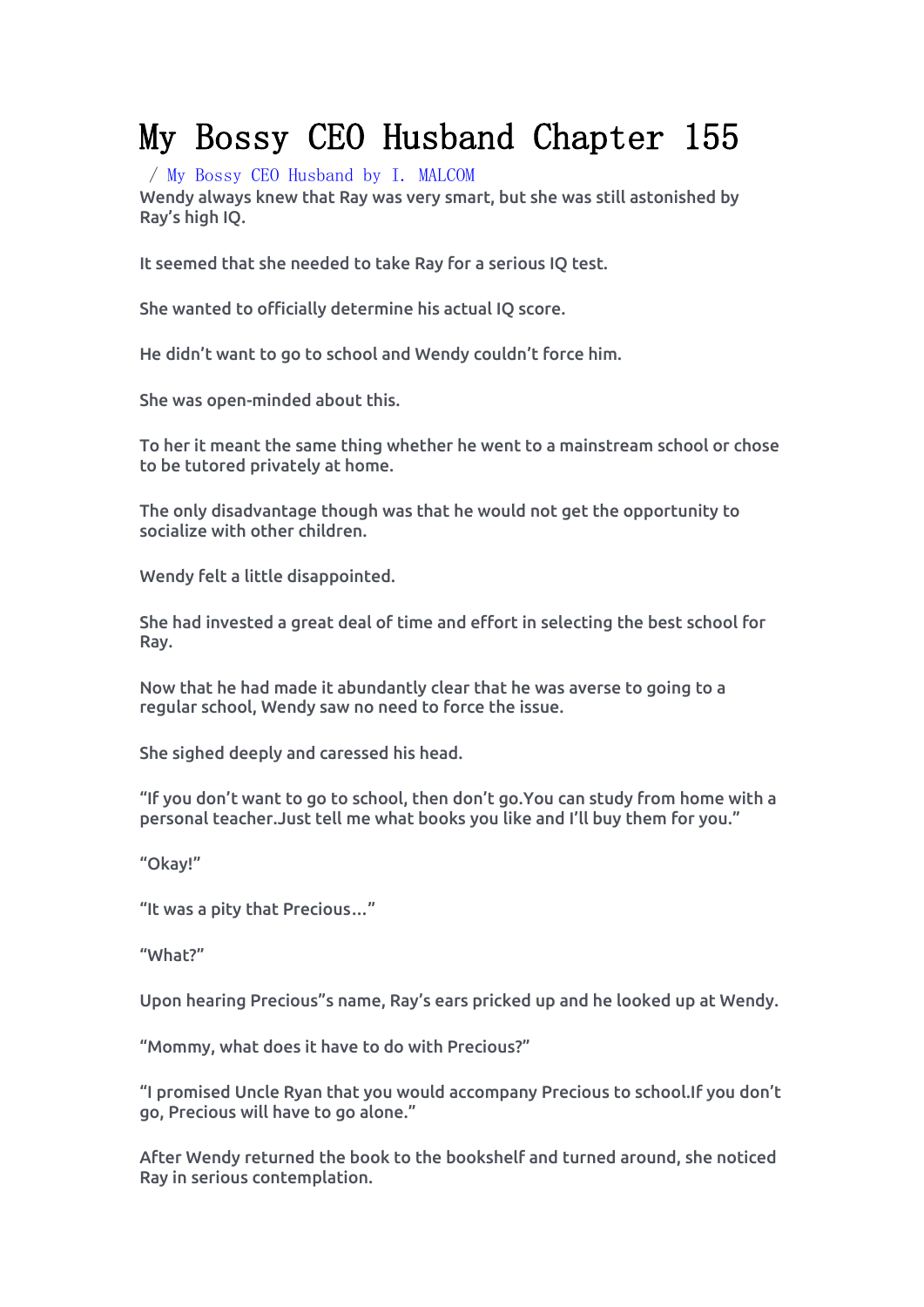He seemed to be weighing options as he tapped his temple with his index finger.

"What's wrong?"

"Well…"

Ray lowered his eyes and said shyly, "Actually, I just realized that going to school is not such a bad idea after all."

Wendy was stunned.

"What…?"

''Didn't he just say that kindergarten children were too childish? Was it because of Precious that he changed his mind?'' Wendy mused.

"But didn't you just say that those children were childish?"

Upon hearing that, he raised his head, held her knees and said with twinkling eyes, "Mommy, I think I'm also a little boy after all."

Wendy burst into peals of laughter.

Blushing, Ray continued, "Mommy…"

Wendy squatted down and asked, "Are you unhappy to let Precious go to school alone?"

"No, I'm not!"

Ray frowned and added, "I'm just a little worried.She is not children in the kindergarten? Mommy, although she is so chubby, she is weak and fragile.If she meets some strong children, then she mincemeat of her!"

Wendy surveyed Ray's thin arms and legs.

Ray knew exactly what she was thinking.

"Who says I need to be strong and muscular to protect Precious? I can defeat those mischievous children with my brains!"

Wendy was blown away.

She was pleasantly surprised by the boost of confidence her little boy displayed.

"Okay! Then you should be able to protect her well!"

"Of course I will!"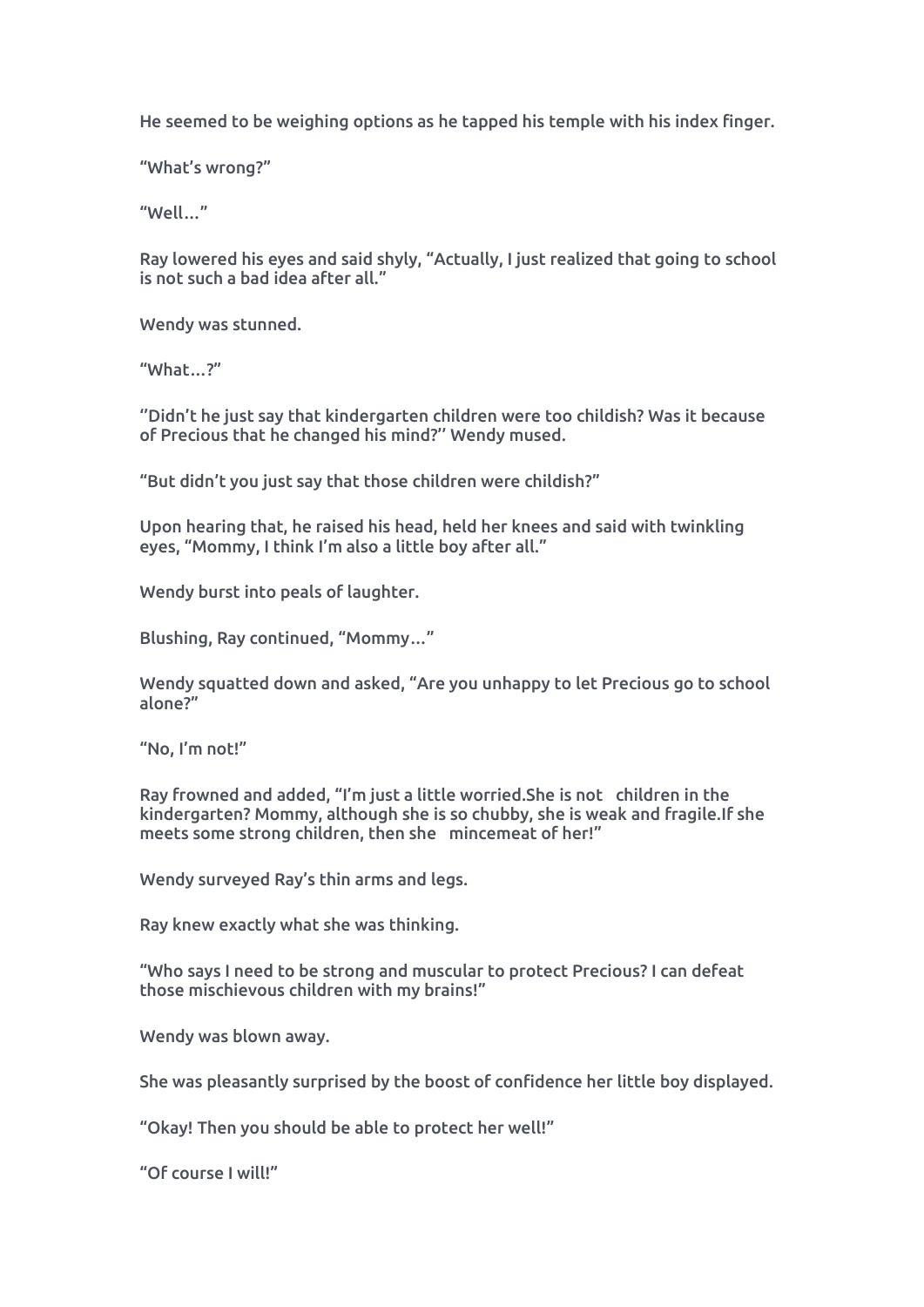The new term had begun a few days earlier before Ray and Precious gained placement in the school.

After the enrollment procedures seven-day agreement between Wendy and Ryan hadn't reached its deadline yet, therefore, Ryan continued avoiding seeing Wendy as he promised.

That morning, after he packed Precious's schoolbag, he stayed in the living room.

Precious happily hopped and skipped towards Ray in the No.2 Villa with her schoolbag on her back.<br>"Ray, are you all right?"

"Yes I am!"

Ray also carried a schoolbag identical to Precious's bag that Wendy had bought for them.

He ran to the door to meet Precious.

Co-incidentally both kids were dressed alike in denim carrying the same bags and of the same height could easily be mistaken for twins.

Wendy's eyes softened.

"Goodbye, Auntie Wendy, we're off to school now."

"Okay!"

Wendy was overcome by sadness.

This was the first time that Ray had left her to go to somewhere alone since he was born.

Wendy's eyes glistened.

For the first time she could understand why some parents cried when they sent their children off to school.

She sniffed, squatted in front of the two kids and said plainly, "You two must obey your teachers in school.Don't be naughty.And make sure you eat on time and drink plenty of water! If anyone dares to bully you, tell the teacher immediately.We are civilized people so don't get into a fight, okay?"

Precious kept nodding.

Ray also nodded and said, "Mommy, I know."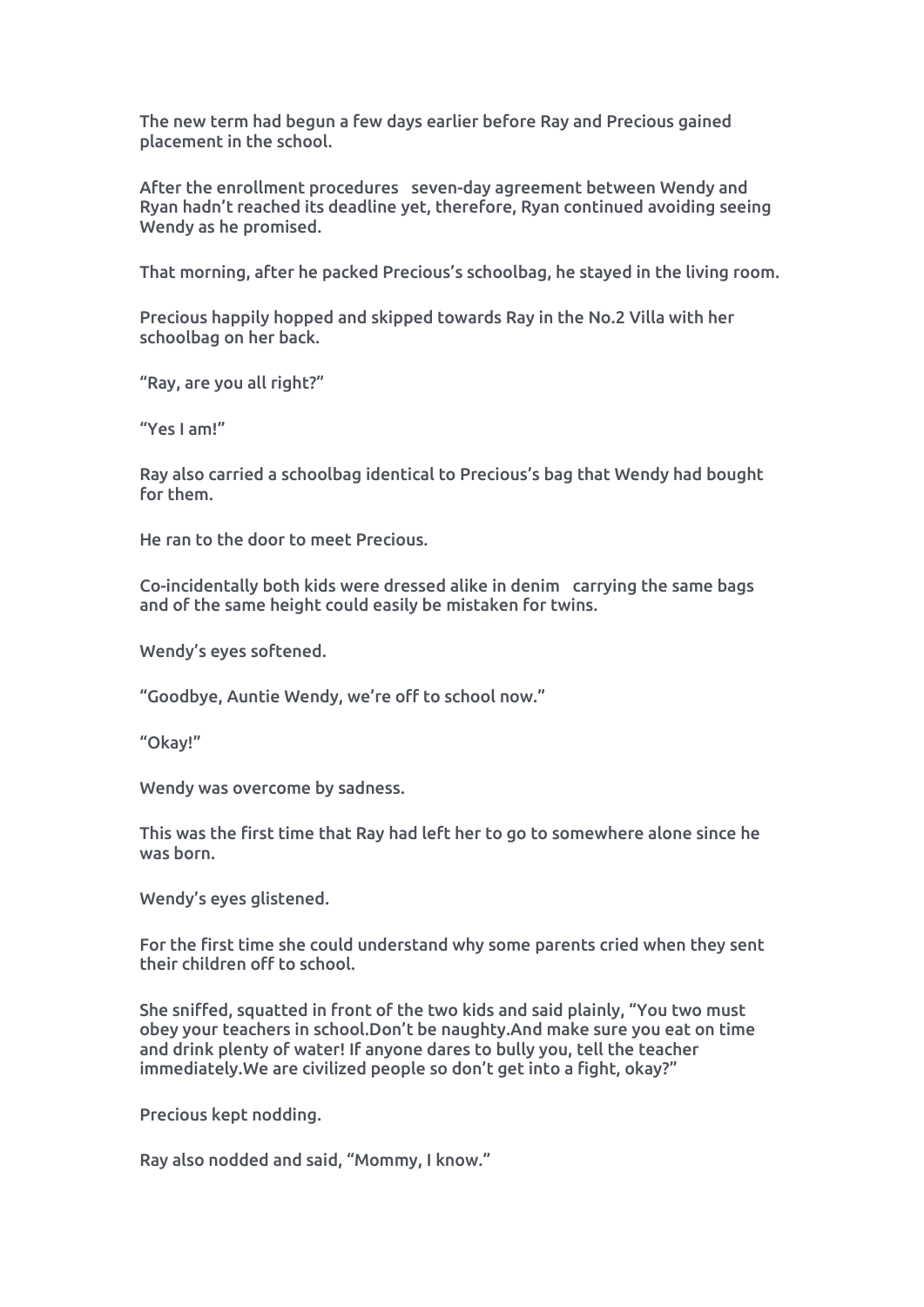Wendy was still reluctant to leave.She held them lovingly in her arms and took them to the car.While walking, she said, "If you are not feeling well, you must tell the teacher as soon as possible, understand? Especially you, Ray, you are not in good health.You should keep the medicine with you and take it on time, okay?"

"Okay!"

"At midday you have to nap with all the other children.If you feel uncomfortable with the quilt and pillow from the school, you must tell me tonight when you come back.I will send your pillow and quilt to your school."

"Okay!"

Finally, she walked to the car.

She put the two kids on the ground half-heartedly.

Ray wrapped his arms around her neck and kissed her hard on the face.

"Mommy, don't worry.I will take good care of myself and Precious."

"Okay!"

Precious kissed Wendy on the other cheek and grinned, revealing her white teeth.

"Auntie Wendy, don't worry.We will be fine!"

"Okay!"

"We are leaving now."

Precious waved her hand and said, "Goodbye."

"Bye!"

Long after the car had driven off, Wendy still stood there.

Her eyes were red.

Now, she really wanted to cry! Usually when Wendy lefthome to go shooting for her drama, Ray would stay alone at home.

So she was used to being separated from him.

But this time was different.

Ray used to be at home.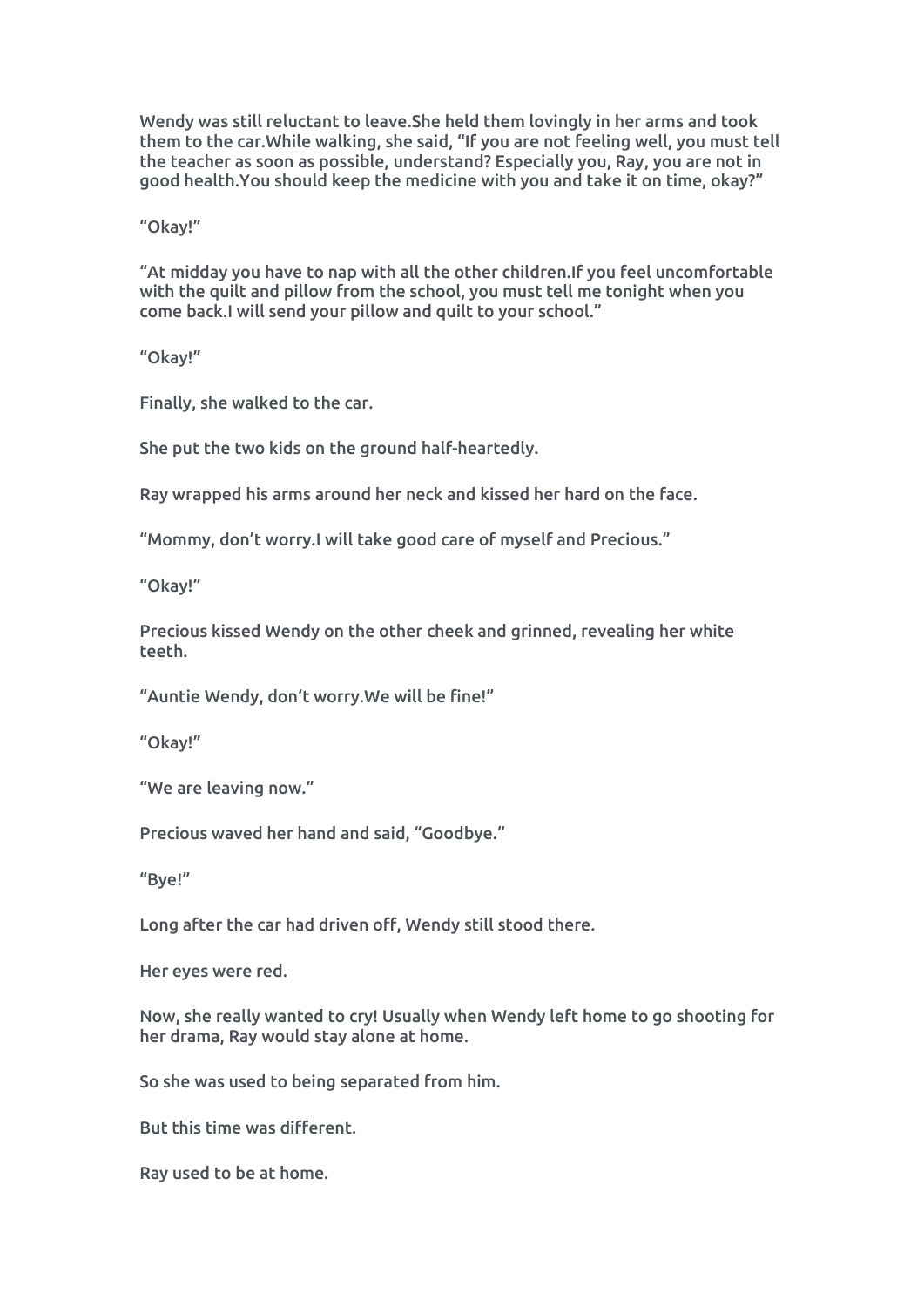This time, he went to a completely new place where he was expected to mingle with so many other children.

She didn't know if he could get used to it.

She wondered if he would get along well with those children.

The more she thought about it, the more upset she felt.

All of a sudden, she heard someone cough behind her.

As soon as Wendy turned around, she saw Luke, casually dressed, standing behind her.She tried to hide her tears and calmed down.She looked behind Luke subconsciously.

No one was behind him.

For a brief moment, she didn't know if she was disappointed or relieved.

"Why are you here?"

"I have been ordered to comfort you!"

Wendy was lost for words.

'Ordered?' She was baffled.

"Ryan said that he couldn't meet you now becauseof your agreement.He reckoned that you must be very sad because this is the first time that Ray has been separated from you like this.So he sent me to comfort you."

"Okay, I see!"

Wendy turned around and walked back, followed by Luke.

"Hey, Wendy! Wait a minute.I haven't conveyed Ryan's message to you."

Wendy rolled her eyes.<br>"Go ahead!"

"Ryan said that every type of love in this world is meant to unite people.But the only type of love that is unique is the love a mother shows when she lets go of her child and sets him free to grow wings of his own.Because some day, the child will grow up and will move farther and farther away from you."

'Damn! Was that meant to comfort me? It really doesn't help!' Wendy complained inwardly.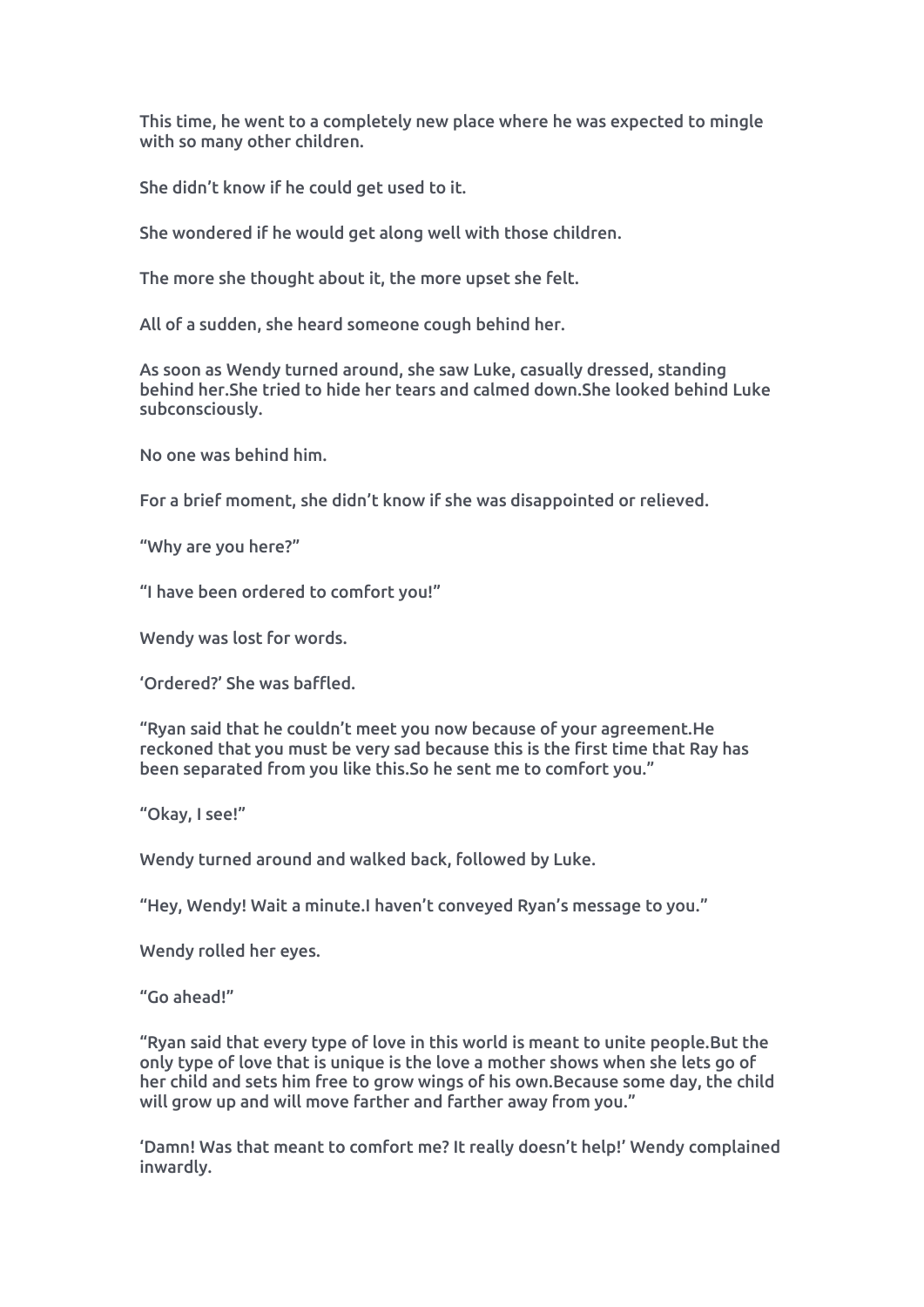The more she listened, the more depressed she became.

"Ryan also said that only a loving couple can grow old together as they accompany each other on a journey into eternity.He asked that you seriously consider being his wife!"

### My Bossy CEO Husband Chapter 156

### / My Bossy CEO [Husband](https://noveljar.com/category/my-bossy-ceo-husband-by-i-malcom/) by I. MALCOM

Stunned, Wendy almost fell.She stopped in her tracks and asked suspiciously, "Did your brother really say that?"

"Ha-ha! Wendy, you really are something.You know my brother so well, don't you? Actually, my brother just asked you to think it through.I just added the rest."

Hearing that, Wendy let out a sigh of relief.But then, she suddenly turned to Luke and glared at him.

"Go away and stop stirring up trouble!"

"Wendy, how could you say that? Today is the fifth day of your agreement.You only have two days left.Time is ticking.It won't be long until you two see each other again, so you should really think about it now."

Wendy did not reply.<br>What Luke had said was true.It was just that she did not want to be reminded that she was running out of time.It was so frustrating!<br>"Wendy, think it over.But just so you know, I'm looking forward to the day that

you become my sister-in-law," Luke said while waving at her.

His words made her feel really stressed out.

Wendy could not help but grit her teeth in exasperation.

"Fuck! Ryan was right.Luke is so noisy! But…why does he seem so sure that I'll agree? Damn it! He's driving me crazy! After quite some time, after seeing Ray and Precious off, Wendy went to the filming site for the shooting.

She and Jeffrey had just finished filming the part where they were together.

Now, it was time to film the scene at the royal palace.

Since this was a historical drama focusing on the royal harem, the scene they were about to shoot next was the story between her and Eris, who was playing the role of Lady Ivanka.

Faye, one of the antagonists in this show, was plotting to take revenge on Ivanka.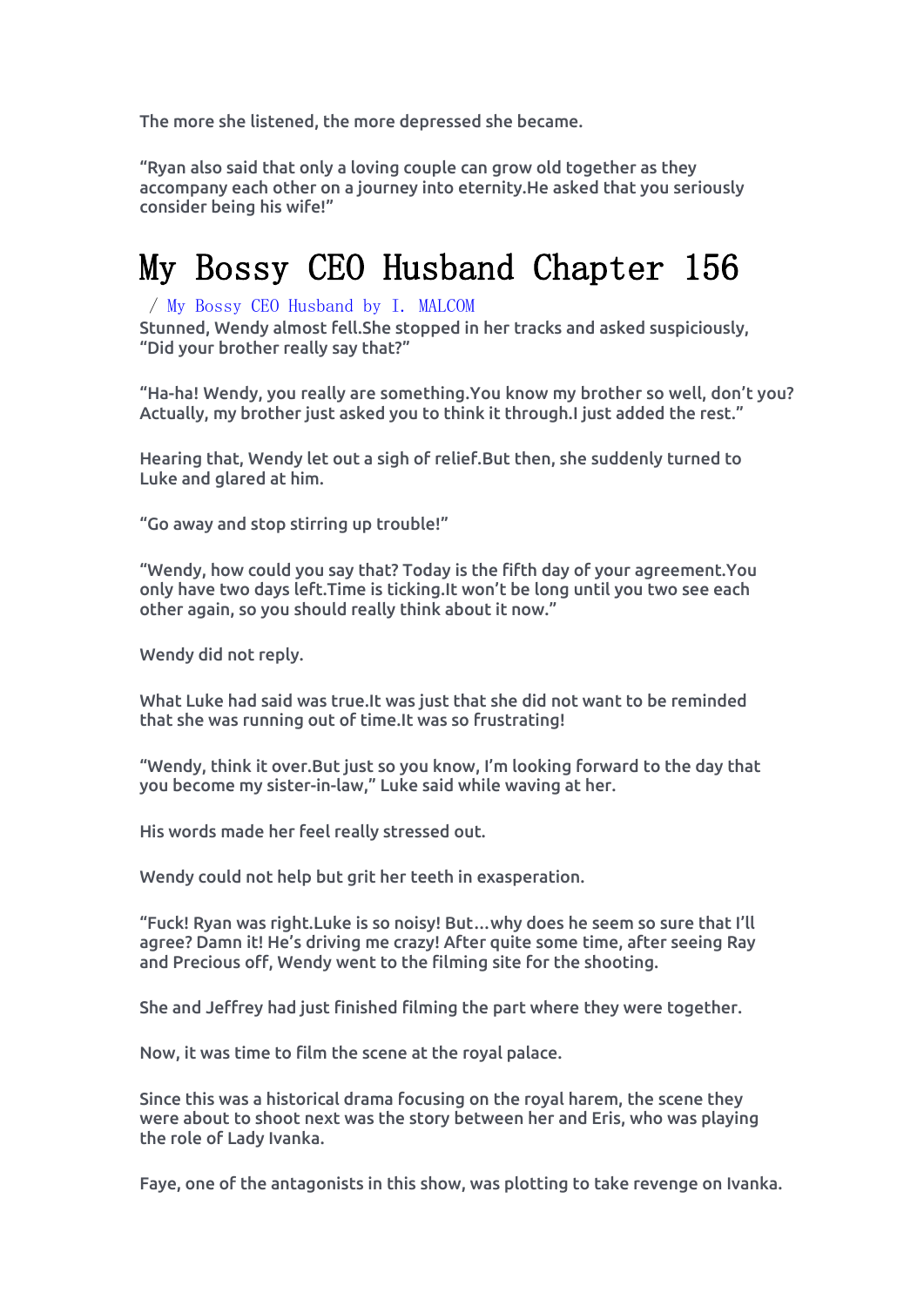This was because lIvanka's father set a trap to annihilate Faye's whole family in the past.

However, after lvanka married the emperor, her family had been promoted to a higher rank.

The Miller family collapsed, but the Graham family became more prosperous than ever.

Faye could not bear it.

Fortunately, she was extraordinarily beautiful that as soon as she entered the palace, she was immediately favored by the emperor.

He pampered her with whatever she wanted.

Not long after, Faye was then conferred as Lady Faye.<br>The emperor even ordered his people to build a special palace for her.

The palace was named after her—the Faye Palace.

It did not take long before the news broke out.

As expected, the emperor's other concubines were astonished.

'Lady Faye.

Faye Palace" The concubines could not help but tittle-tattle among themselves.

After all, the emperor even said that Faye Palace must be built in the same size and design as the empress's palace.

It was obvious that emperor favored Faye very much.

Even the empress could not help but be jealous of her.

Meanwhile, the concubines who had heard the news had mixed feelings.

Some seemed like they were watching a good show, some and bitter.

It was Daisy who was playing the role of the empress.

Just like Faye, she was one of the villains of the and generous.

Needless to say, she was the epitome of good and benevolence.

However, her true color was gradually exposed as time went by.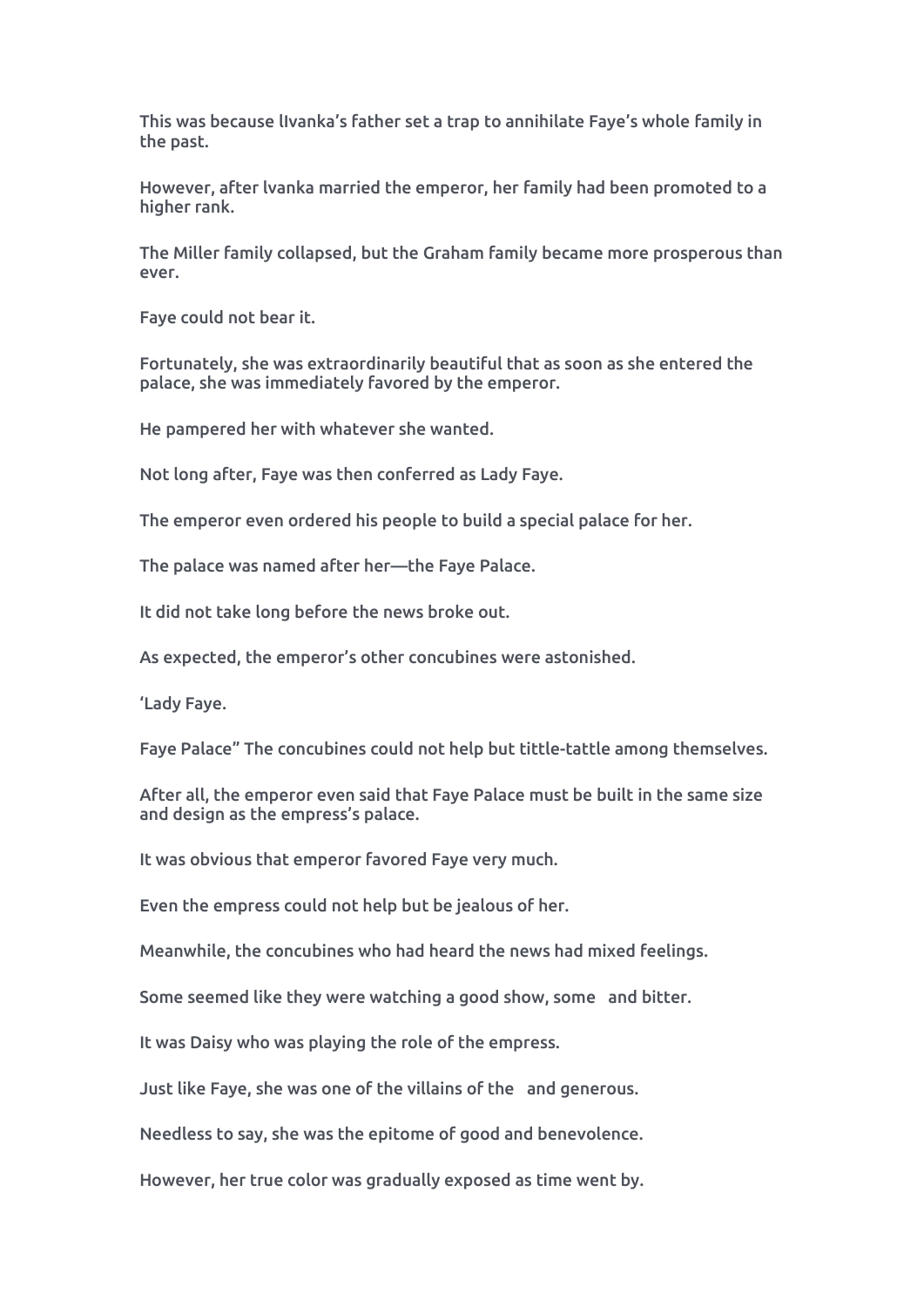The emperor was still a crown prince when the empress married him.

They had been together for nearly twenty years.

She was affectionate to her husband.

The emperor, however, was nothing but respectful to her.

He was not affectionate, but at least he was not neglectful.

After ascending to the throne, the emperor's concubines came into the palace one after another.

Seeing that he favored those young them.

Even so, she did not do anything.

She was the empress, the mother of the country! She should not let her feelings get the better of her.

There was no way she would seduce her own husband like those illiterate concubines.

No matter what, she must protect her dignity and title as the empress.

As a result, she turned a blind eye to whoever the emperor favored, but not for long.

When her son's interest was threatened, the empress knew she had to do something.

The empress actually just before he reached two years old.

As the rules dictated, her second son should be the crown prince at the right time.

However, the emperor disagreed.

For some reason, he was unwilling to make her son the prince.

The emperor dotted Ivanka very much after their marriage.

In the past twelve years, she had given birth to a daughter, and then to a boy and a girl.

Truth be told, the emperor did not want to make the empress's son the crown prince for the reason that he had mediocre intelligence.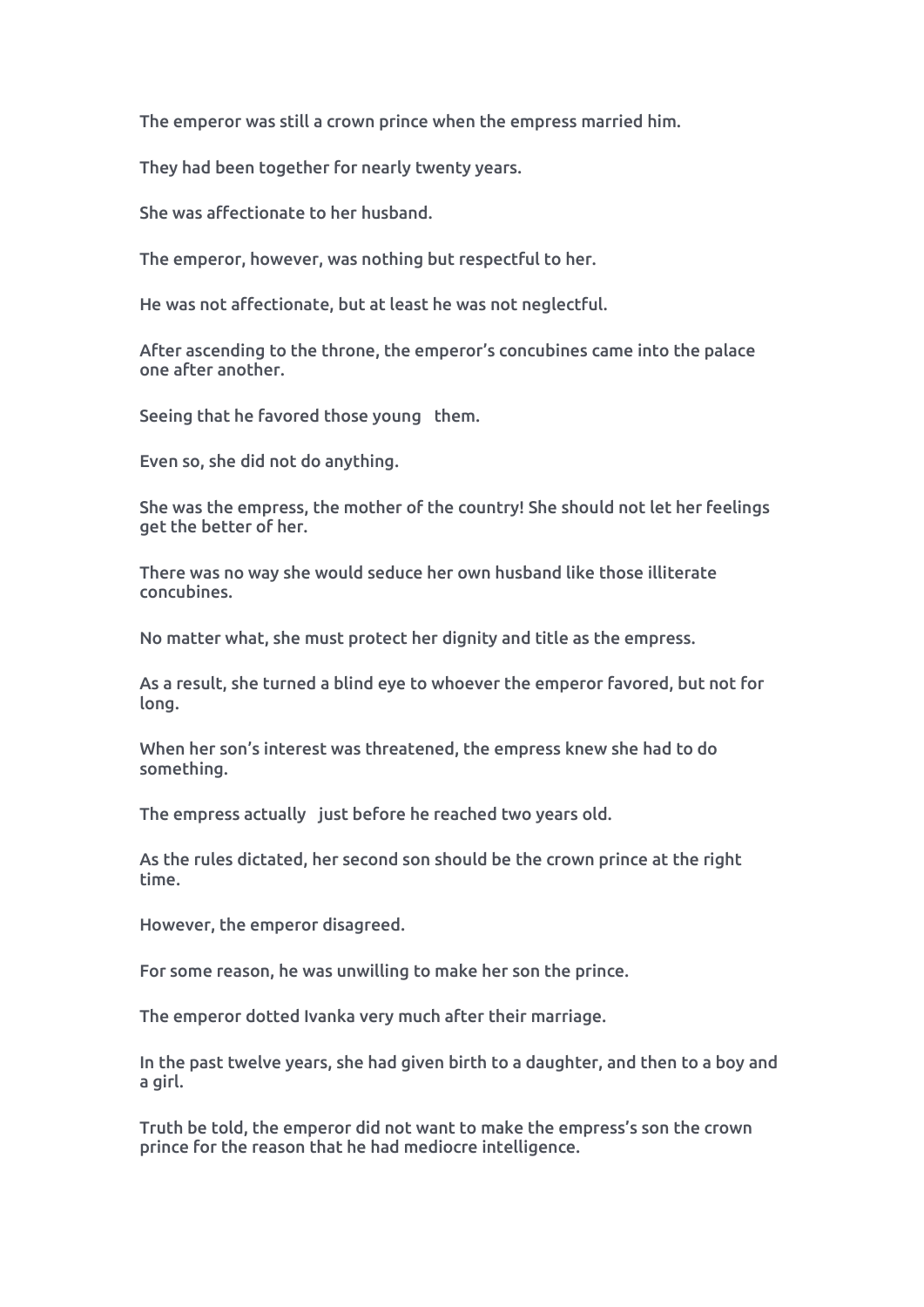He believed that the empress's son would be unfit to rule a kingdom.

On the contrary, the son of Lady Ivanka was remarkable.

In fact, the emperor even praised him in court many times.

As a result, a great sense of crisis emerged in the empress's heart.

This crisis forced her to do horrible things to Lady Ivanka for the sake of her son.

Today's scene was about the empress's reaction upon learning that the emperor had conferred Lady Faye and that he had ordered to build a palace for her.

In the empress's palace.

When the empress heard that the emperor was going to build a palace for Lady Faye, she had to admit, she was taken aback.

But then, for some reason, she suddenly chuckled.

She was wearing a luxurious and grand garments.

Even so, her shoulders dropped low, obviously displeased by the news.

"Ha-ha! Lady Faye.Faye Palace.Your Majesty, you must be torturing me!" she exclaimed sarcastically.

"Your Majesty…"

The servant knelt down in front of the empress and said with tears in her eyes,<br>"Your Majesty, perhaps His Majesty did it out of novelty and momently admiration.Do not worry.It will eventually pass, and when it does, everything will be fine.In fact, the emperor had favored a lot of women, and none of it ever last.In the end, everything will be okay, just like it did in the past."

Regardless of the servant's reassurance, the pain in the eyes of the empress remained.

"That is true.He has indeed favored many young women.I've seen it with my own eyes.I should have long been used to it by now."

The empress picked up her cup of tea.

As she did so, her hands trembled, but she gradually regained her composure.

The steam from her tea rose and hindered anyone from seeing her eyes.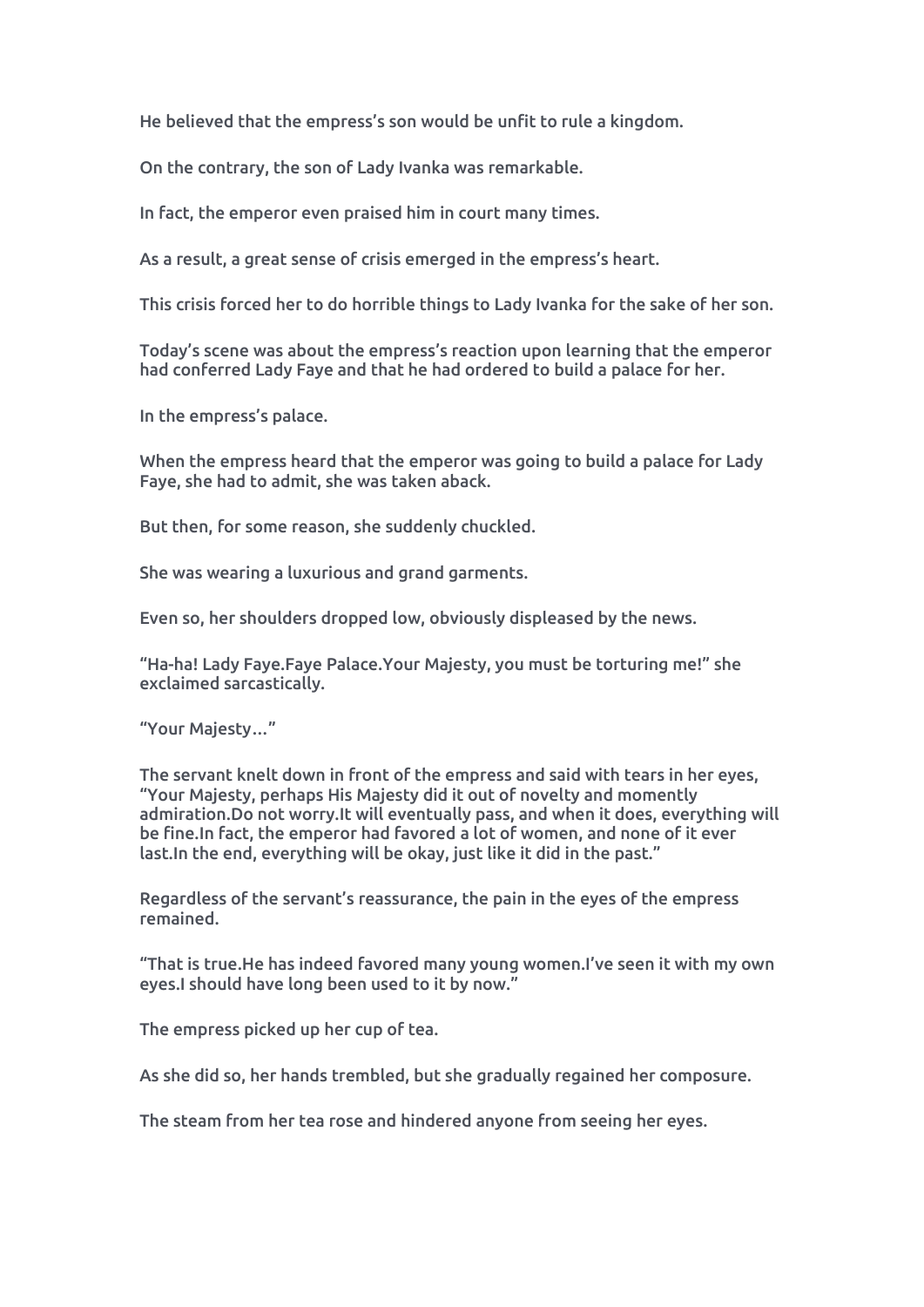Once the steam dissipated and her eyes could be seen again, the pain in them disappeared, replaced by coldness.

"Your Majesty…" the servant called with trembling voice.

The empress slowly put down the cup and coldly said, "For many years, there have been a lot of concubines whom the emperor favored.Even so, I'm still the empress.Nobody can shake my position."

"l agree, Your Majesty."

A sneer appeared at the corners of the empress's mouth, and she said, "Anyway, I suppose it's a good thing that Lady Faye is here.With her here, I wonder how long that bitch Ivanka's glory will last."

"Cut!" Director said loudly through the megaphone.

"Daisy, that was amazing! Your acting was superb! Alright, everyone, let's wrap this scene up! Now, onto the next scene!"

"Thank you, Director Williams," Daisy said with a smile. She then walked over towards Wendy and asked excitedly, "Did you enjoy it?"

As a response, Wendy looked at her with admiration.

Because it was not her scene, she just stood next to Carter and watched Daisy's performance on the monitor.She had to admit, Daisy's acting skills were marvelous.

Daisy looked so empowering in her scenes.

Well, her character was a strong and loving wife to her polyamorous husband, after all.

However, it was a pity that Daisy was already in her thirties.

It could be said that showbiz was unfair, especially for actresses.

Like a flower, they had to seize the opportunity to become famous while they were still young and beautiful.

If they missed that chance, it would be very difficult, if not impossible, for them to bloom.

An actress who was in her twenties could play a role of her age.

Once she reached thirty, she would no longer be qualified to have that role; otherwise, people would scrutinize her or even suspect that she was just being pretentious.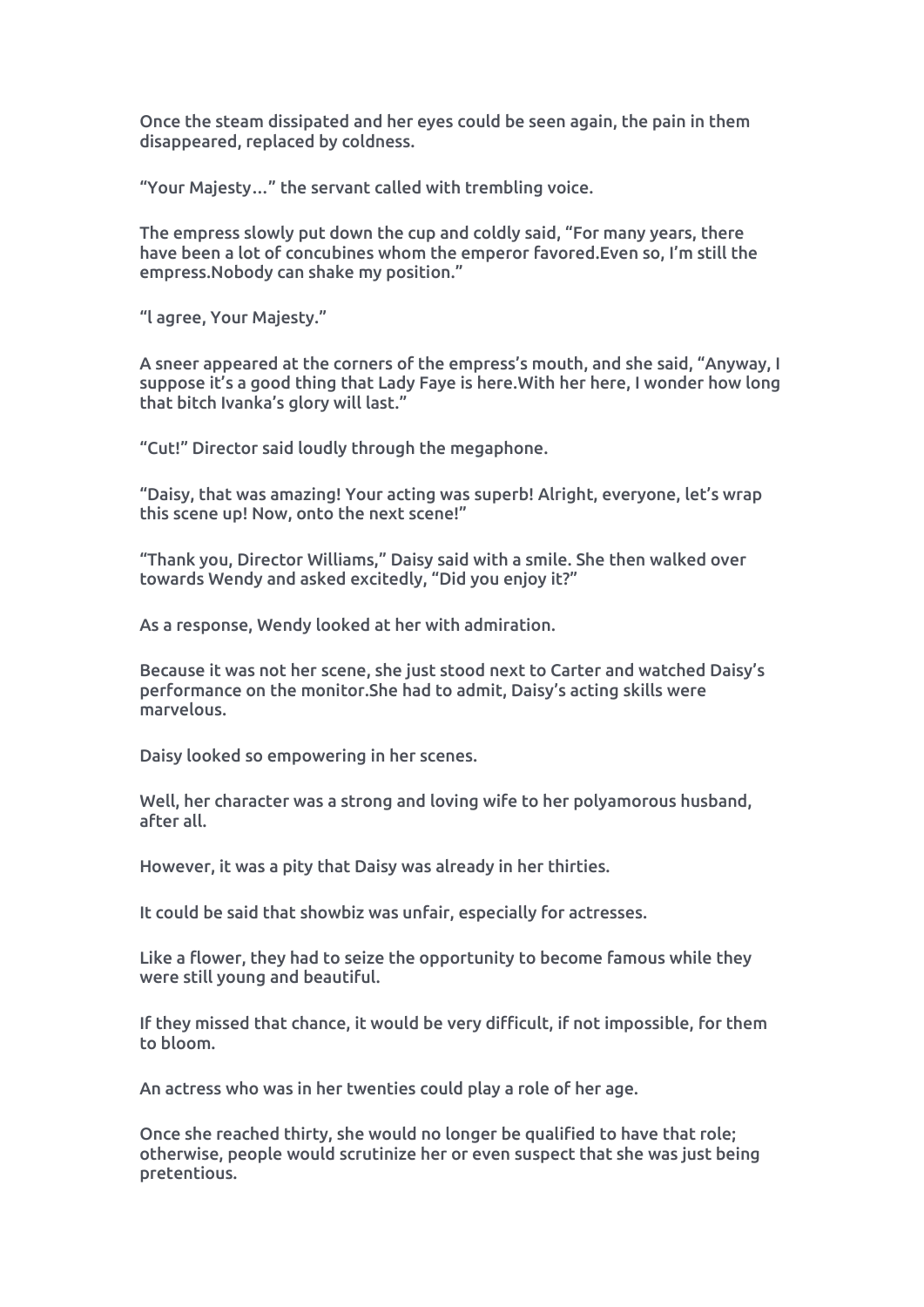"Daisy, you were amazing!" Wendy praised sincerely.

Daisy glanced at Eris, who was currently filming a different scene, and said with a bitter smile, "No matter how good my performance is, I still get cast aside to make way for the young ones."

Except for being young, Daisy knew that Eris had nothing else to offer.

But because of her age, Daisy could only play an antagonistic supporting character.It was a pity asshe was an amazing actress.

"It's not like that.The audience can be rational, after all.Once this show kicks off, I'm sure your career will reach a new peak,"

Wendy comforted.

Daisy could not help but chuckle upon hearing Wendy's reassurance.

"Thank you, Wendy," she replied with a sincere smile.

"I believe in you.Trust me, okay?"

Daisy was used to playing a supporting character these past few years, so she really did not take Wendy's words to heart.

During break time, she walked over to Wendy again and honestly said, "I don't know why, but the first time I saw you, I liked you already.Meanwhile, although Eris has a good reputation, I can't seem to like her."

Wendy just smiled and said nothing in response.

"Damn! Do you see that? Eris is coming.Speaking of the devil!"

# My Bossy CEO Husband Chapter 157

### / My Bossy CEO [Husband](https://noveljar.com/category/my-bossy-ceo-husband-by-i-malcom/) by I. MALCOM

Wendy turned around just in time to see Eris wrapping up her scene and walking towards them, still in her costume.

Daisy held Wendy's hand and kept talking as if she hadn't seen the new arrival.

Eris felt so embarrassed.She just stood there awkwardly, scratching her arm.Her assistant, Ana, came to her rescue.

"Daisy, Wendy.Eris is here."

Daisy rolled her eyes as she said, "And why do we need to know that? Should we kneel to welcome Her Majesty?"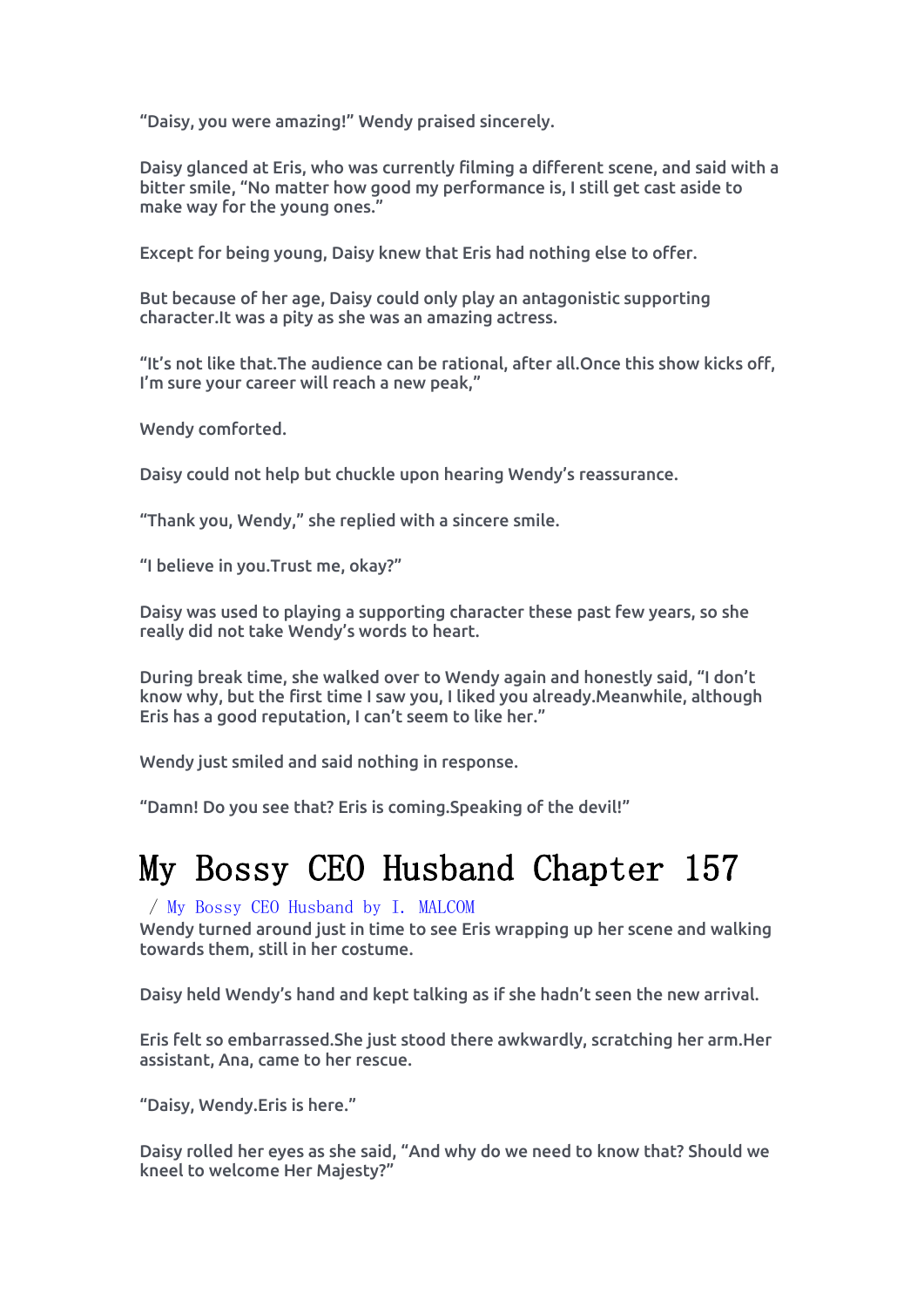Ana was stunned by that.

"Daisy, come on.Don't tease Ana,"

Eris said with a smile, as she closed the distance between them.

"She is just…really enthusiastic with her job as my assistant."

She kept the smile on her face to show them she wasn't looking for a fight.

Daisy looked skeptical for a minute, but then she seemed to decide that it was time for a truce.

She looked up at Eris and asked, "So, what's up?"

Eris gestured to Ana, who immediately handed her two envelopes.

Eris took them and passed them to Daisy and Wendy with a shy smile.

"Today is my birthday.I didn't plan to do anything, but Brian insisted on celebrating.He says that each birthday is unique and should be celebrated.He booked the Royal Hotel's event venue so we can throw a party there tonight.I hope you can come."

Daisy and Wendy glanced at each other in wonder.

Without reaching for the invitation, Daisy replied politely, "Well…Are you sure that's a good idea? Isn't it more meaningful to celebrate your birthday with the people closest to you? I am sure we'll just impose."

The implication was clear.

''We are not your friends.Why invite us?" Eris didn't look fazed.

She just smiled wider and said, "The more, the merrier! I really hope you can come, Daisy!"

After that, Daisy couldn't refuse again without being utterly rude.She finally reached out and took the invitation.

Eris immediately turned to Wendy pushing the other envelope in her hand.

"Wendy, you simply must come. "Wendy was frozen in place, feeling like a cornered animal.

''Oh, shit! I don't want to go to your party! Today was Ray and Precious's first day at school.I just want to go home early and hear all about it!'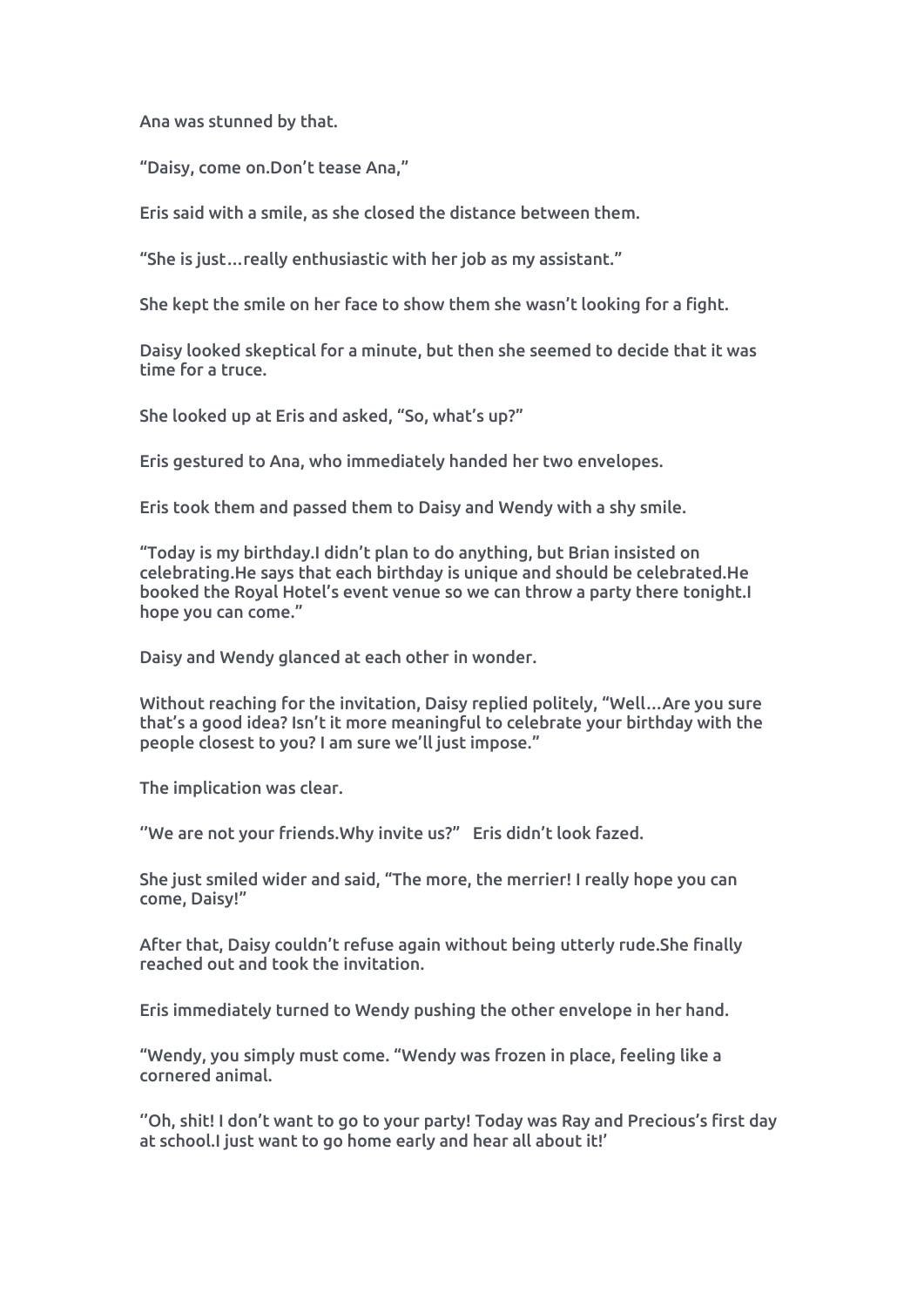But before she could open her mouth to refuse, Eris had already gone, along with her assistant to give other people their invitations.

Wendy just stood there frowning down at the invitation in her hands.<br>"You don't want to go?"

"Of course I don't!" Wendy sighed.

"I just want to go home early and get some sleep!"

Daisy laughed, "I thought so!"

Wendy sighed again, "Well, are you going?"

Daisy pointed at Mason and Carter, "Look! They both accepted the invitation.They will definitely go.So we have to go too, Iam afraid.After all, Eris is a celebrity.We should show as she finished speaking, Daisy opened the envelope.

"Wow! The invitation is really…flashy.Not that this should come as a shock.Everyone knew the Royal as a free night out.We get to have fun and not spend a cent."

'Oh, well! It seems that I have no choice, ' Wendy thought to herself.

"Hey, Wendy…"

"What' is it?"

"Do you notice that Eris is inviting, like, a lot of people?"

Wendy frowned and turned to look around.

Eris had indeed given invitations to a lot of people.

Even some actors playing only minor characters in the show.

"What is she thinking? Does she really have to spend so much money for a party? Why did was many things, but generous wasn't one of them.

Ruben had always been really nice to Eris, so she had gotten almost everything she ever wanted.

But Eris always had a streak of jealousy, ever since she was a child.She would rather cut her old clothes into pieces than let Wendy have them.She would also break all the toys she didn't like anymore and throw them into the trash bin.She would never let other kids play with them.So what was her game tonight, inviting something really fishy going on.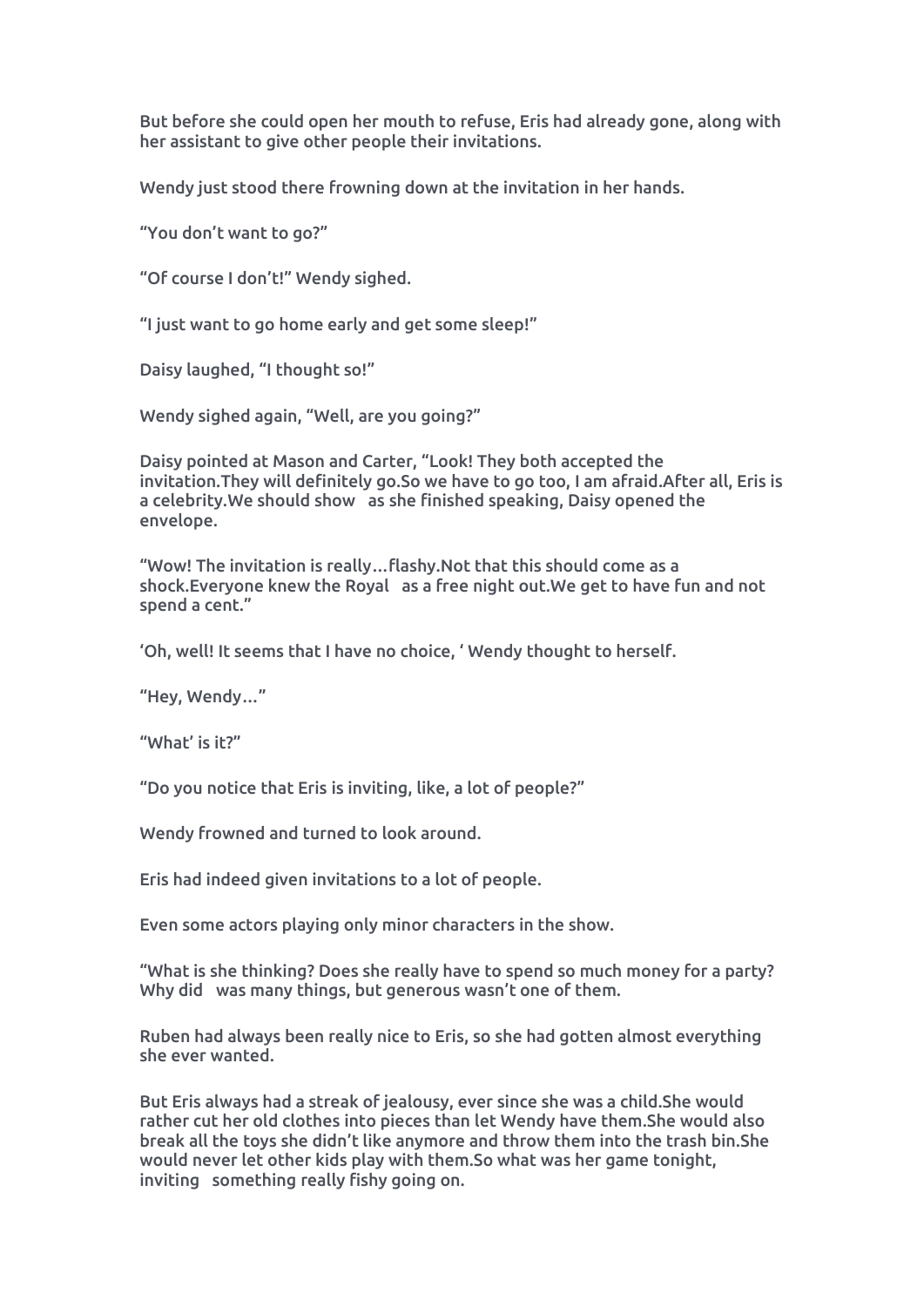Eris was surely plotting something.

Later that afternoon, Eris had finished a scene and was taking a break, when Brian appeared in front of her holding a big bouquet of red roses.

"Brian!"

Eris ran over to him and gave him a kiss on the cheek.

Brian gave her the roses.

"Happy birthday, my love." She took the flowers and took a big whiff of their enchanting aroma.

There were ninety-nine red roses with water drops on the petals.

Eris was delighted.

"Brian, this is absolutely perfect.Thank you."

"You are welcome, baby! Are you all done with work?"

"Almost,"

Eris nodded.

"I just have one more scene with Wendy and Mason later.Then Iwill be done with all the scenes for today."

"Okay, I'll wait for you."

"Great!"

The love radiating from them both was enough to make everyone around jealous.

"Wow! Mr.Brian is so gentle.I heard that the two of them have been in love for three years, but they are still as sweet as before.How happy they are!"

"Yes, you are right. They are a perfect match."

"Brian is really so kind to Eris.I'm so jealous.When will I find such a sweet, loving man?"

"Come on! It's Eris we are talking about.How can youcompete with that?"

Wendy just rolled her eyes at those words.

The day before yesterday, Jeffrey had to go visit his father, who was really ill.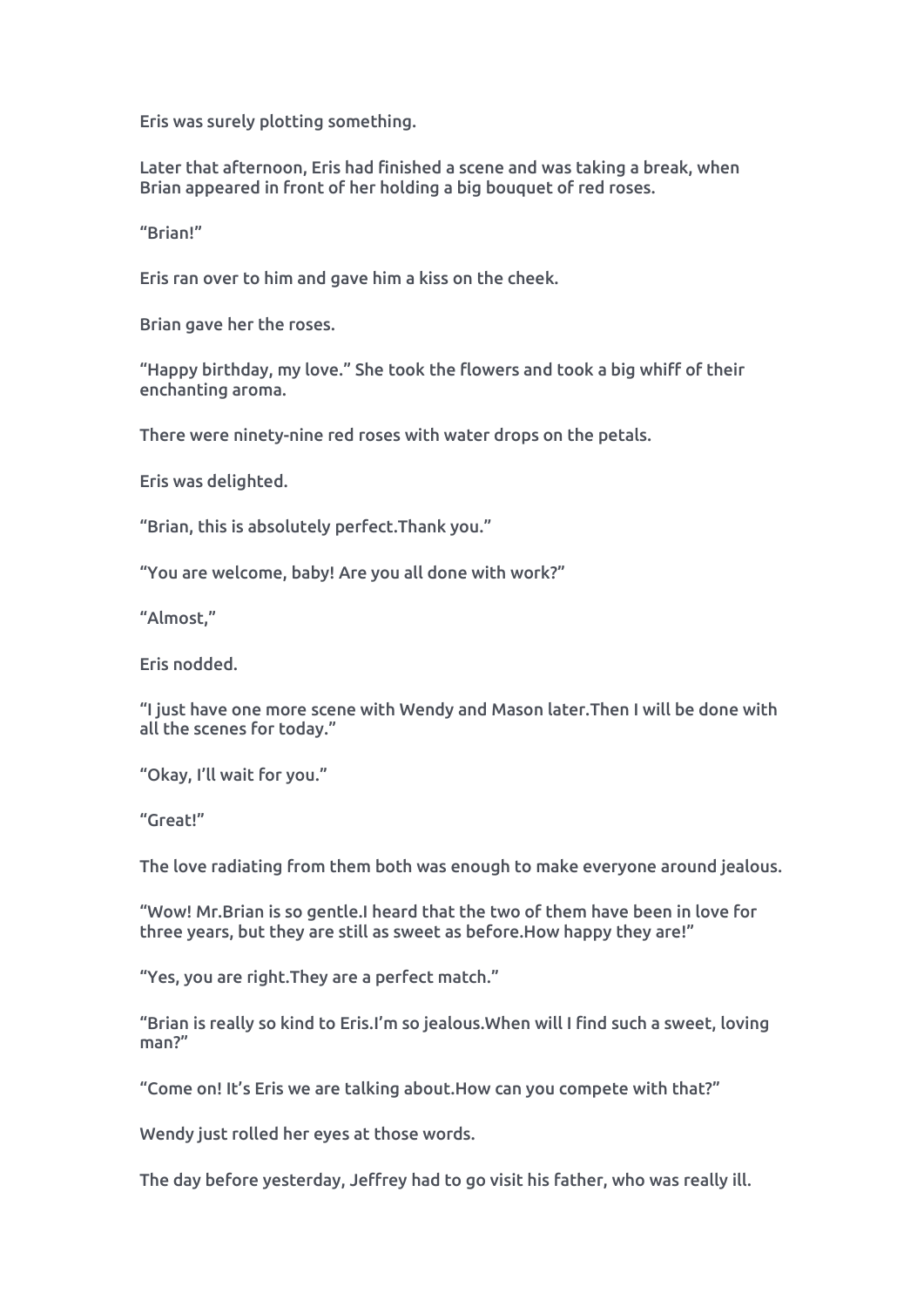They hadn't spoken at all the past two days, but she understood that he must be really busy.

After all, there was something wrong with his work.

Plus, he had to make arrangements for his father to go to the hospital abroad.

So considering all that, it wasn't a surprise that he had not been able to call her.

And then there was Brian.

While Jeffrey had so much on his plate, his brother was running around romancing Eris.

Their father was seriously ill, and Brian was throwing a ridiculously big party for Eris.

Wendy had thought that Brian was awful to just her, but she never expected him to treat his own parents like that.

'Hump! He really is an asshole, ' Wendy cursed inwardly.

"Wendy! Time for your scene."

"Coming!"

Wendy just focused on her job, putting all thoughts about Brian aside.

This was the last scene for today for both her and Mason.

And it was an erotic scene, too.

For the past month, after Faye had moved into the palace, the emperor had visited her quarters every day.

And there was just one thought swirling in Faye's mind: revenge! Weston had once taught her how to make incense.

Depending on its ingredients, it could help people sleep better or it could kill a person.

Her quarters were burning with incense every day.

The emperor came daily and inhaled it, so his health would slowly deteriorate.

He would grow weaker by the day, leading people to think that he was just getting frailer with time.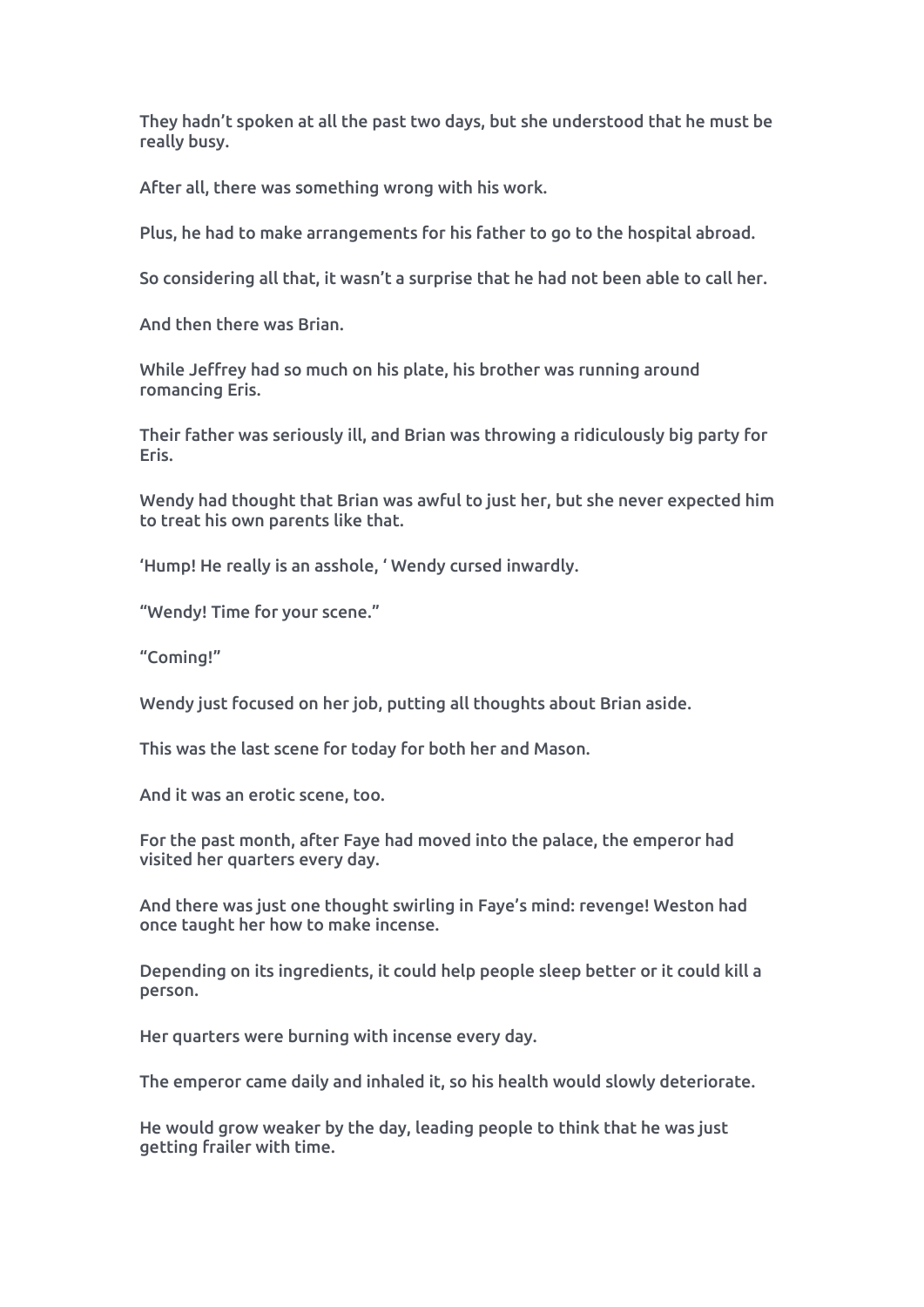Faye hated the emperor to the core.

She couldn't wait for him to die.

So when the emperor came more often to her, her pain was lessened a bit by the thought that her torture would be over sooner.

Every time he forced her to have sex with him, she felt disgusted but she still had to play along.

Afterwards, she would ask her maid to prepare her a bath.

She would wash her body, scrubbing until her skin was red and sore.

So after the emperor's visit one day, she was soaking herself in the bathtub, trying to rid herself of the foul man's scent lingering on her body.

She just wanted to erase every mark he had left on her skin.

But the emperor came back.

He dismissed the servants and entered the bathroom.

When he saw her in the bathtub, her porcelain white shoulders half exposed, he was overcome by desire and once again claimed Faye's body.

She hated being touched by the emperor, but on the surface, she should appear cooperative.

This scene was a real challenge for any actress.

The crew quickly set up for the scene.

"Wendy, the director said there's a crowd gathering to watch the shooting.I'm afraid we can't keep them away.Are you okay with that?"

# My Bossy CEO Husband Chapter 158

/ My Bossy CEO [Husband](https://noveljar.com/category/my-bossy-ceo-husband-by-i-malcom/) by I. MALCOM Intimate scenes were known to be very difficult to film.

Why? Because there were too many people on the filming site which may make the artists uncomfortable.

As a result, they would not be able to concentrate and focus on their performance.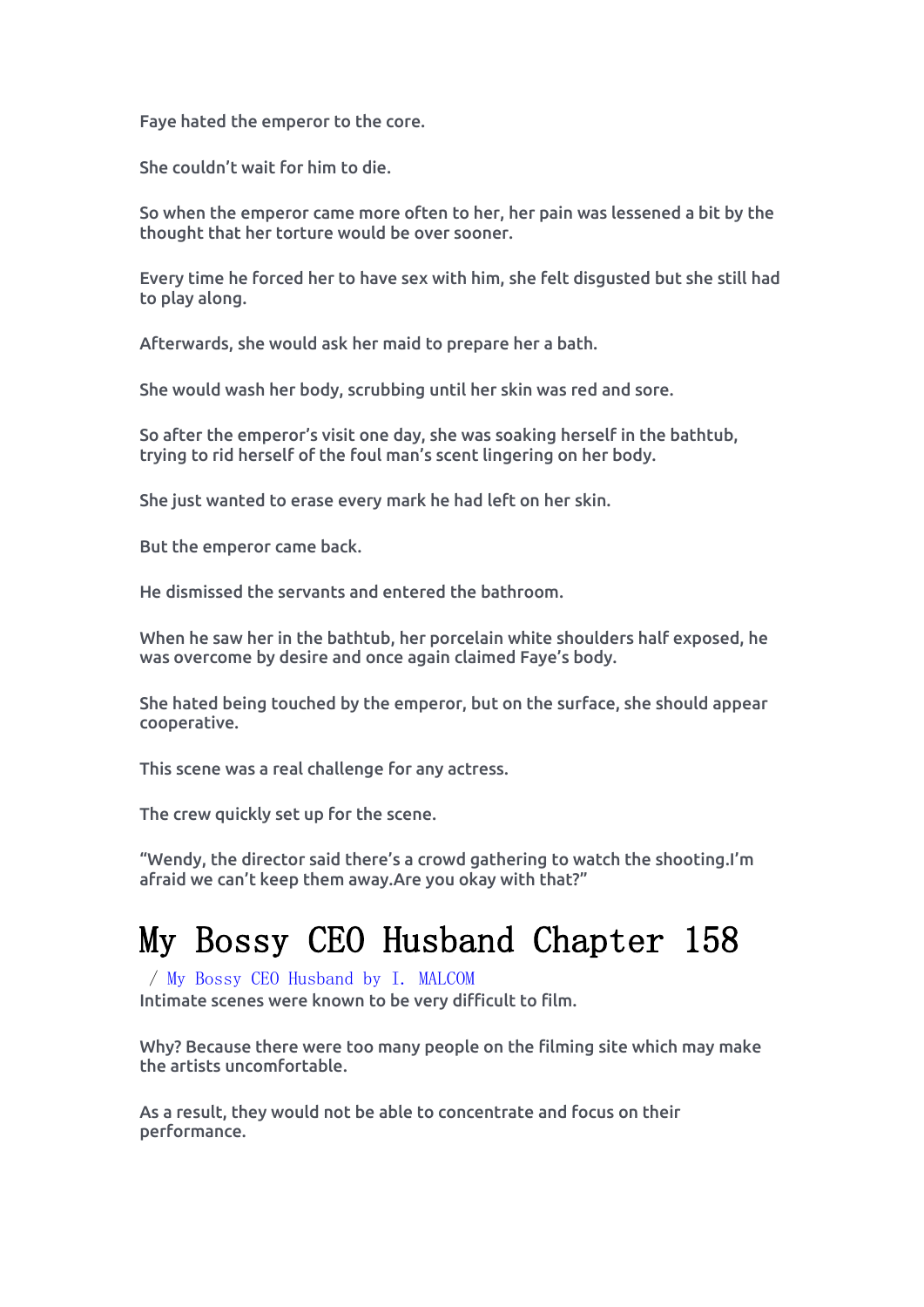So in order to make the actors and actresses fully engaged in the shooting, the filming site would have to be cleared as much as possible.

But now…

As Wendy took a look at the crowd, she found that there was at least a dozen of staff and other artists.

In this case, it would take a long time to clear the site for the scene.

Well, she supposed that it was time for her to test her professionalism.

Wendy took a deep breath and mustered all the courage she had.

"There's no need to clear the site!" she said with confidence.

"Okay.I'll tell the director right away," one of the staff replied.

"Thanks."

'It's just a shooting of a bedroom scene.It's a piece of cake! Just take it asa sacrifice for art, ' Wendy comforted herself inwardly.

The staff had already set up the bathroom, the location of the next scene.

To make the scene lovelier, they hung pink gauze around Faye's bedroom.

Whenever the wind blew, the gauze would flutter slightly, and it was a truly mesmerizing sight.

However…It was not a good thing for the actor and actress involved.

In order to create that visual, the window was not supposed to be closed.

The bathtub was situated in the middle of a big room.

One could imagine how cold it would be.

In truth, actors and actresses have no choice but to endure the situation he or she will face in shooting a film.

There were even times when they had to shoot a summer scene in cold winter or a winter scene in scorching summer.

In either case, they had to sacrifice a lot and suffer.

Being an actor or an actress was not easy as it seemed.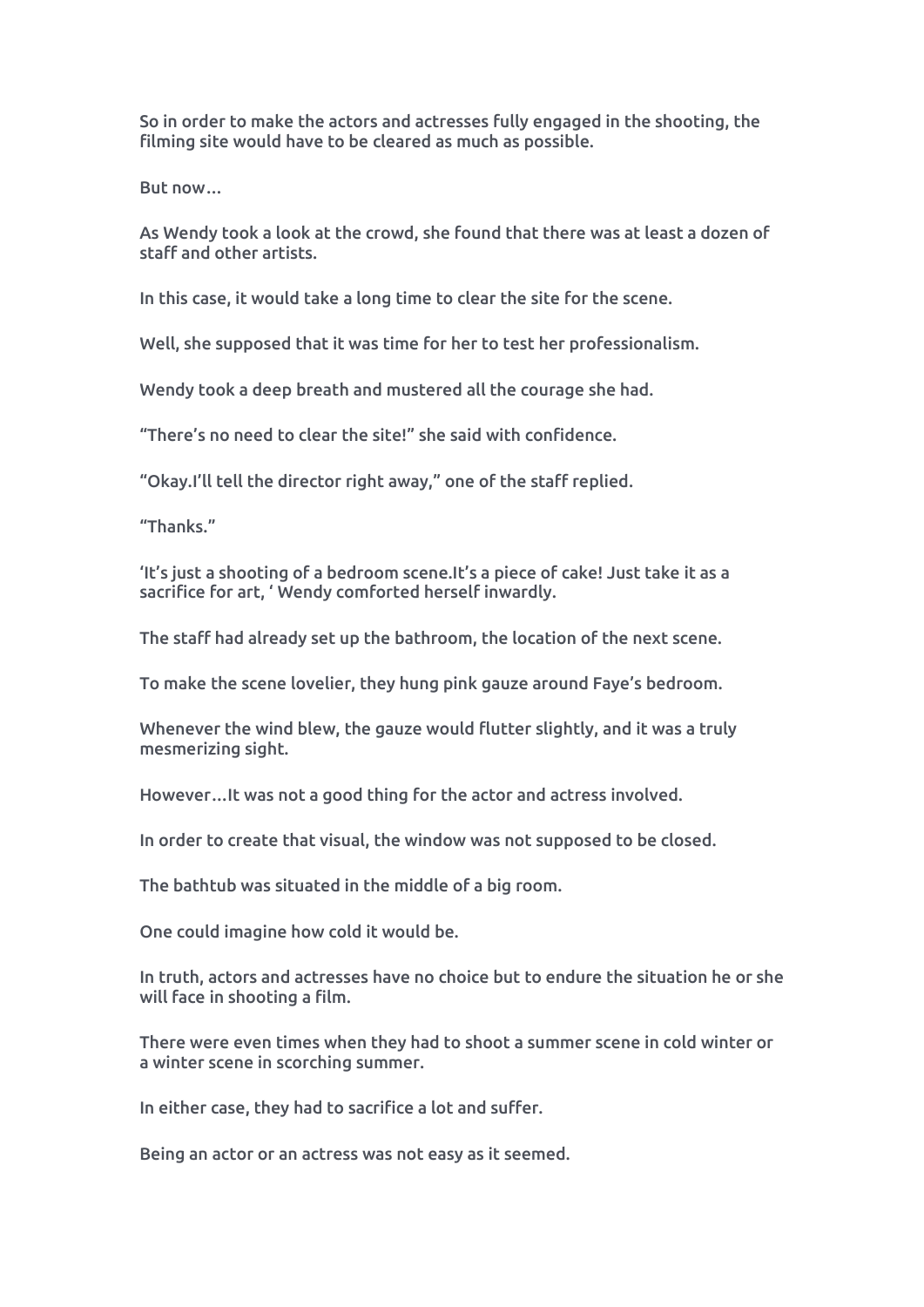Well, artists were usually being paid more than others in different jobs, so it was only fair for them to bear the pain and suffering other industries couldn't understand.

At that moment, Wendy seemed very calm.

"Wendy, are you ready?" Carter asked patiently.

"Yes," Wendy replied firmly.

In the movie, she was supposed to be naked in the bathtub.

Of course, there was no way she would really be completely naked while filming, so she wore a nude strapless tube and a pair of shorts.

Fortunately, she was submerged in the bathtub the whole time, so it was not difficult to make the illusion that she was not wearing anything.

Half of her hair was tied up in a bun, while the rest hung on her shoulders.

Not only that, her makeup was subtle, yet she looked perfect.

She was more than ready.

Everyone had their fixed eyes on Wendy.

They could not help but hold their breath in awe.

Wendy's figure was exquisite.

Her legs were long and enticing.

Also, it was as fair as to resist the urge to gaze at it.

What was more, her skin was soft and delicate.It was the ultimate dream of all

work of art ! Look at her neck.It's slender and tall.God, I'd be willing to trade some of my lifespan just to have that kind of body."

"Same.Well, she wouldn't have been chosen to be Lady Faye if she wasn't attractive, would she? Damn.Her face and figure are really persuasive!"

"Humph! The best choice for a temptation!"

Some who were watching Wendy envied her, while the others were hateful and insecure.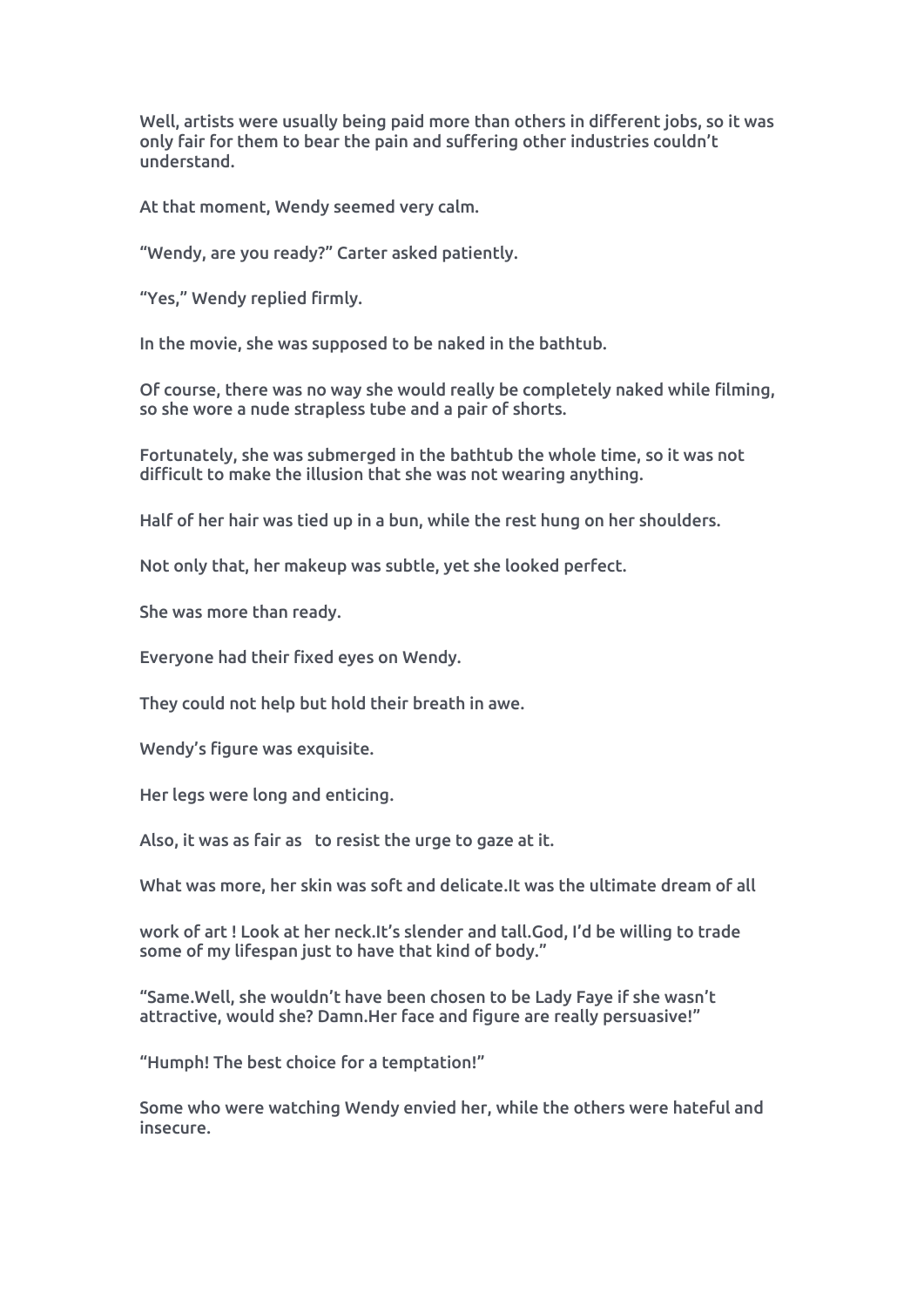While the women had different feelings, the men, on the other hand, only had one.

**They** 

everyone! Brian.

"Brian? Brian!"

Eris called upon seeing him gawking at her.

"What?"

It was only then that Brian came to his senses.<br>He turned to look at Eris.

Seeing that she fuming with anger, he immediately looked away.

As though he had not been caught, he cleared his throat and pretended to act normal.

"Why are you looking at me like that?" he asked innocently.

''Ha! How dare you ask me that question.You came here to bring me flowers, but now, you're looking at another woman with burning gaze.Not only that,

one I hate the most!'' Eris thought crossly.

While tightly holding the bouquet of roses in her arms, she lowered her eyes and smiled bitterly.

"Brian, did you fall forWendy again? I know I'm just nothing compared to her.I'm not as beautiful and as attractive as her.It was me who got involved in your relationship.I'd understand if you want to rekindle your feelings for her.Just tell me, and I'll let you go."

Tears filled Eris's eyes, and her voice trembled when she spoke.

Hearing that,

you talking about?"

"I mean it, Brian.The way you looked at Wendy just now…"

"Are you jealous?"

Eris blushed and stubbornly replied, "No! Why would I be?"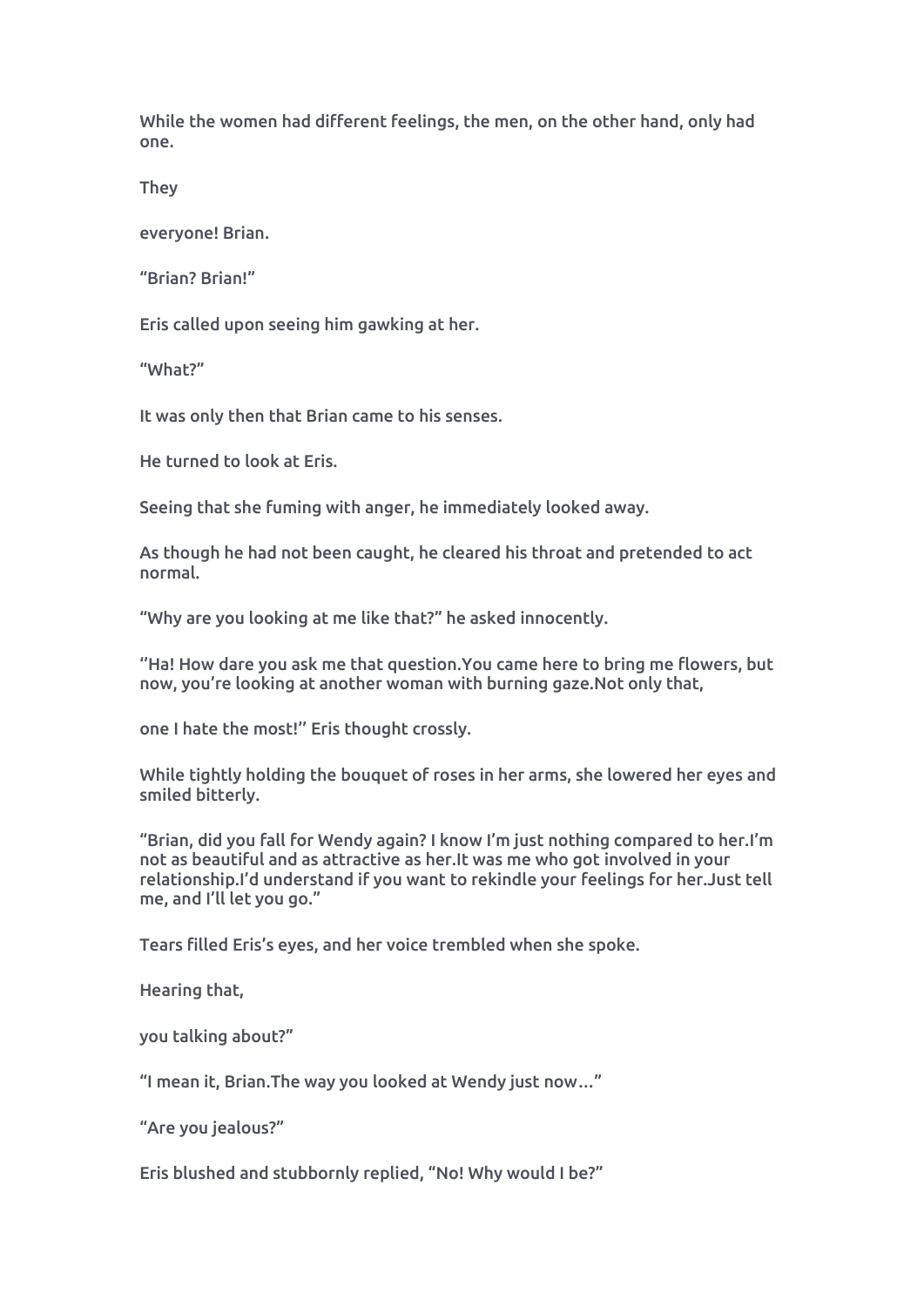"You silly."

Brian put his arm over her shoulders and forced himself not to look at Wendy anymore.

"Don't be ridiculous, okay? I won't be with her again," he reassured.

"Really?"

"Yes."

Eris was relieved to know that Brian did not fall for Wendy's charm again.She clung in his arms and put her head on his shoulder with a smile.

"I love you, Brian."

"I love you, too."

At that moment, Brian was lost in thought.

For all he knew, he was rational and clearheaded.

Eris was the one who had loved him for years.She heeded to him and gave him everything he wanted.

Wendy, on the other hand, was just his ex-lover, who got pregnant by another man.He did not even know the father of her child! For him, Wendy was a cheat.

She was vicious and slutty.

There was no doubt that between Eris and Wendy, he would choose the former.

But, to his surprise, Wendy seemed different than the last time he had seen her.

He was deeply astonished by her stunning change.

She was more beautiful and confident than ever, very different from the Wendy he had come to know.

It seemed that she had captured his heart yet again.

Brian could not understand himself.

''Is it true that men are always like this? Always longing for the one he couldn't get?'' he wondered.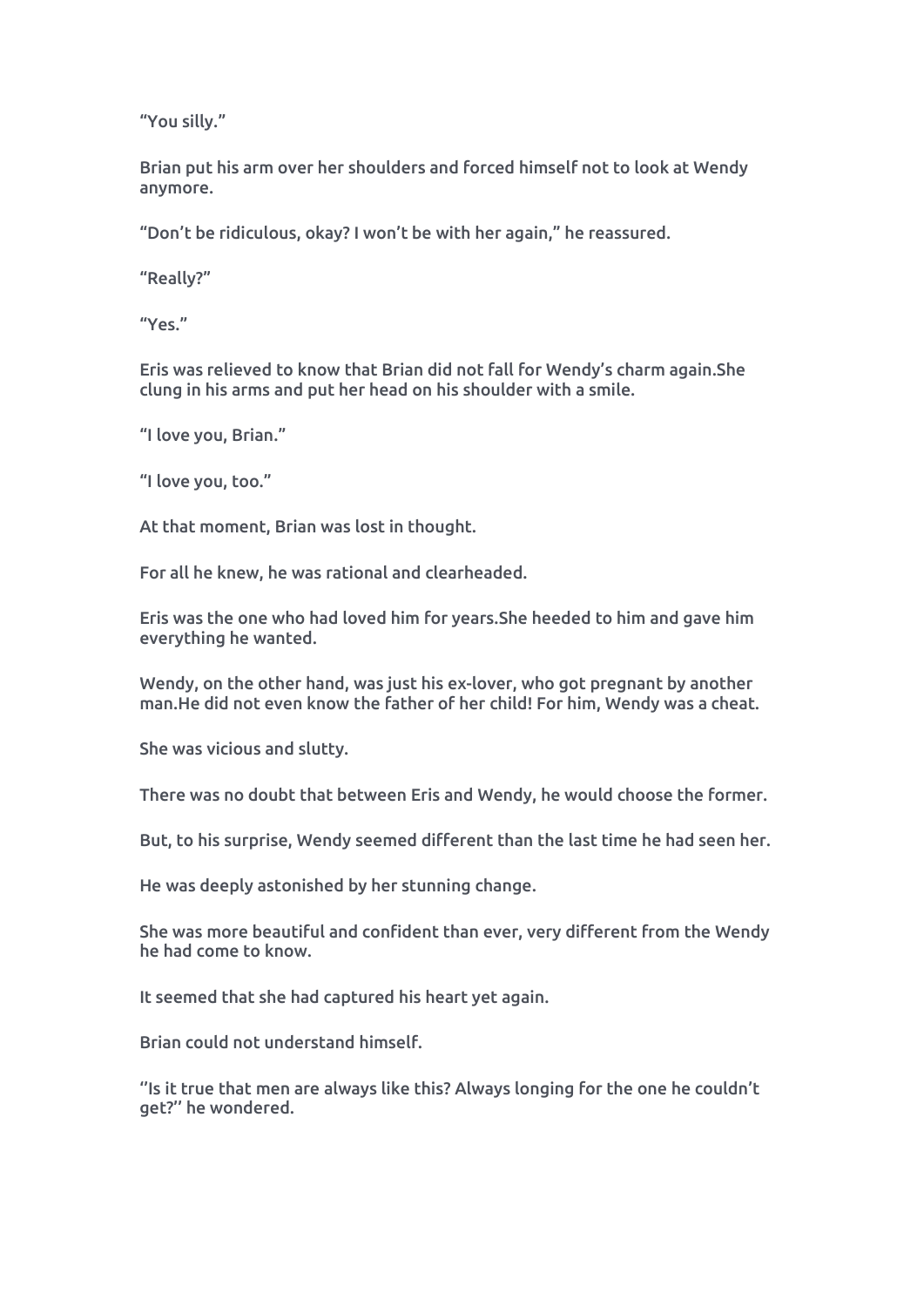Could it be because he never got to sleep with her while they were together, and he was upset now because he would never had the chance to? It was frustrating! He could not even figure it out himself.

At that moment, Brian took a deep breath and held Eris tighter, all while forcing himself not to look in Wendy's direction.

"Wendy, you have to pay attention to the water and your clothes in this scene.Don't let your clothes be exposed, or else we'll have to redo the take.Also, keep your emotions in place so the audience will be amazed.I have confidence in you,"

Carter advised before anything else.

Wendy nodded in response and then sat in the bathtub.

The water was so cold that her teeth chattered.

It took the staff a long time to prepare the site.

Of course, they put warm water into the tub, but since the room was huge, the water quickly cooled down.

A stuff member came with some more hot water as Wendy sat in the bathtub.

Once she was ready, she nodded to Carter and said, "I'll try my best!"

Carter nodded and said through the megaphone, "Everyone, let's roll!"

As soon as they heard his cue, everyone quieted down.

Carter waved his hand and loudly said, "Action!"

In the bathroom.

The gauze fluttered in the wind.

Faye was leaning against the bathtub.

The water was filled to its brim and had a layer of bright red petals at the top.

The petals added a sharp contrast to her fair skin.

She was like a goddess! With her eyes closed, Faye leaned her head on the edge of the bathtub and let the water cleanse her skin.

Behind her, a maid was pouring warm water onto her bare shoulders.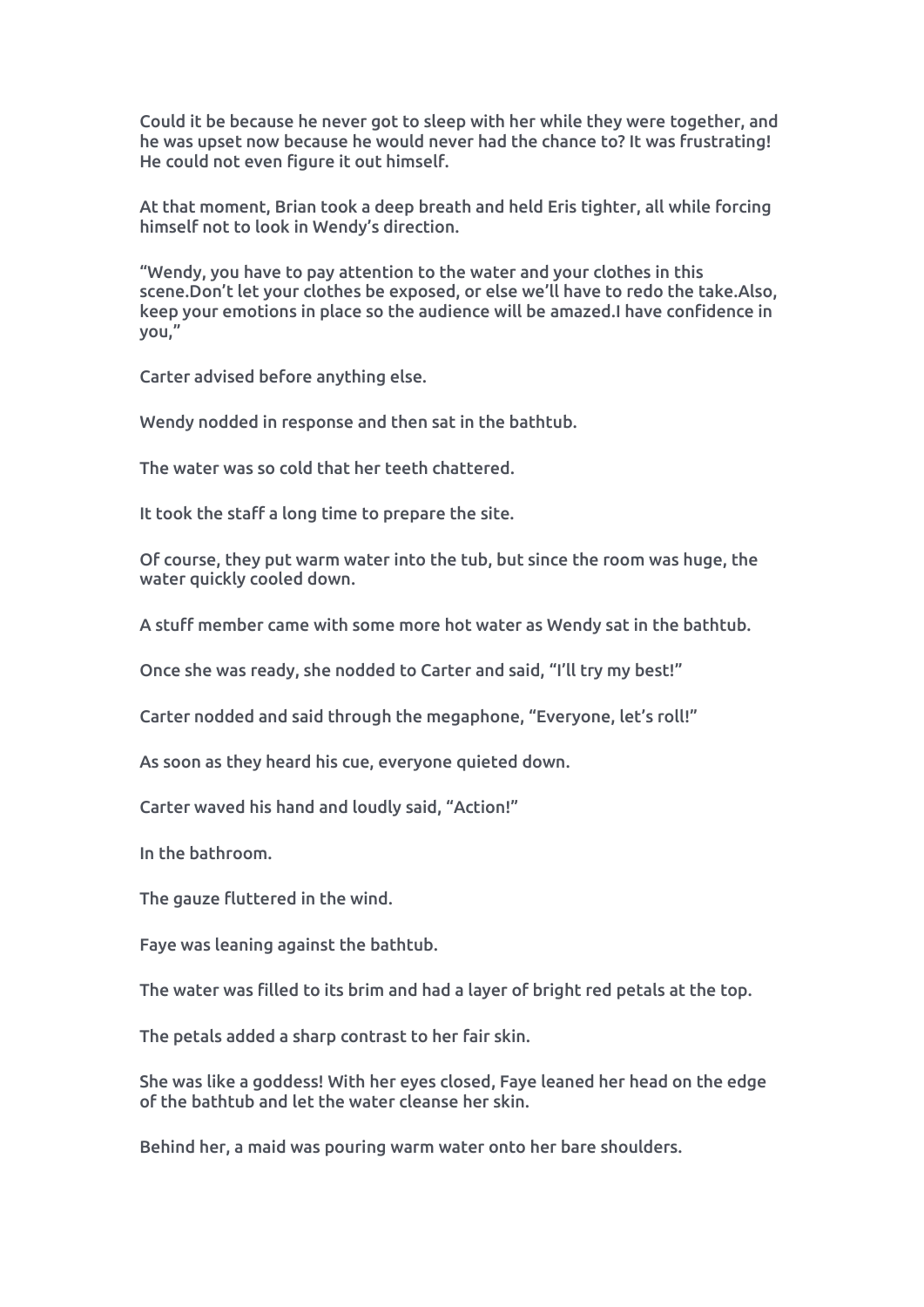The steam rose into the air, where it Stirred the silk slightly.

Needless to say, it was like a wonderland.

There were no expressions on Wendy's face as she sat in the bathtub.

For Lady Faye, every single day in the imperial palace was torture.

"Your Majesty, I'll just get some more warm water," the maid said.

"Very well," Faye replied nonchalantly.

It was only then that she opened her eyes.

Half of her long hair was wet.

She then cupped the water with her palms and poured it on her body little by little before scrubbing her skin numbly.

Little did she know, the emperor came behind her with a bucket of warm water.

Faye thought that the maid had returned, so she did not bother to turn around.

She did not care, after all.

The emperor was wearing casual clothes, and a sly smile was tugging at his lips.

Without saying a word, he took the water dipper and poured water onto her shoulder.

"You don't have to do this anymore.You can leave now," Faye said calmly.

However, the person behind her did not leave.

Instead, he put his hand on her shoulder and whispered, "Faye…"

Hearing his voice, Faye froze all of a sudden.

# My Bossy CEO Husband Chapter 159

/ My Bossy CEO [Husband](https://noveljar.com/category/my-bossy-ceo-husband-by-i-malcom/) by I. MALCOM

It only lasted for a split second! Faye endeavored to project a relaxed demeanor, but her pretense could not deceive the discerning audience.

At the sound of the emperor's voice, she instinctively lowered herself deeper into the water.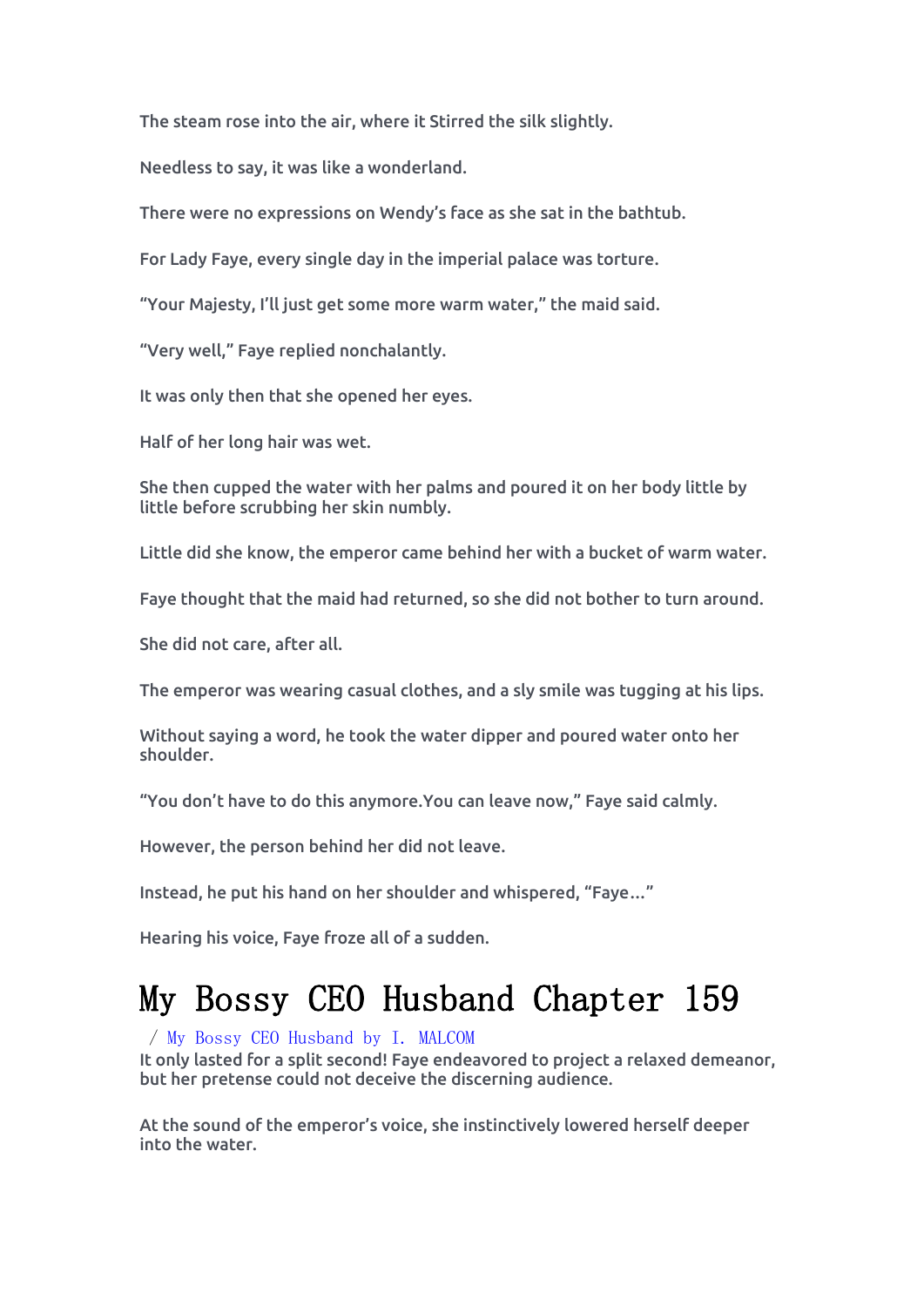She did not turn around but continued to pour water on herself.

She asked innocently, "Your Majesty, why have you returned?"

Faye spoke indifferently.But the emperor liked this side of her.

Hearing this, he knitted his eyebrows slightly.

"Won't you welcome me?"

"Of course I welcome you with open arms, Your Majesty.But I'm concernedthat for the past month, you have only come and rested in my bedroom. This is totally against the rules.You know that on the first day of each month, you have to go to the empress's palace.Have you forgotten that it is the first day of a new month today?"

The emperor appeared nonchalant and continued to bathe her with scented, rose-petalled water.

"People just set the rules, and they are not cast in stone.I can change them whenever I like."

"I have been in your palace for just one month yet every day you have only visited my bedroom.I'm afraid that this unhealthy behavior of yours won't be taken lightly.I have offended your other concubines even before meeting them!"

The emperor stroked her shoulder and asked, "You have met Ivanka and the empress, haven't you?"

"Yes, the empress is well-educated, generous and virtuous.She is an exemplary role model."

But she didn't mention Lady Ivanka.The emperor frowned at once.He turned around to face her.

"Did lvanka embarrass you?"

Faye dodged his eyes.

"Lady Ivanka is also virtuous and gentle.Why would she make things difficult for me?"

However, judging from her reaction, he was convinced that she had been bullied by Ivanka.

His face darkened.

"I have indulged her for so many years! She has become spoilt!"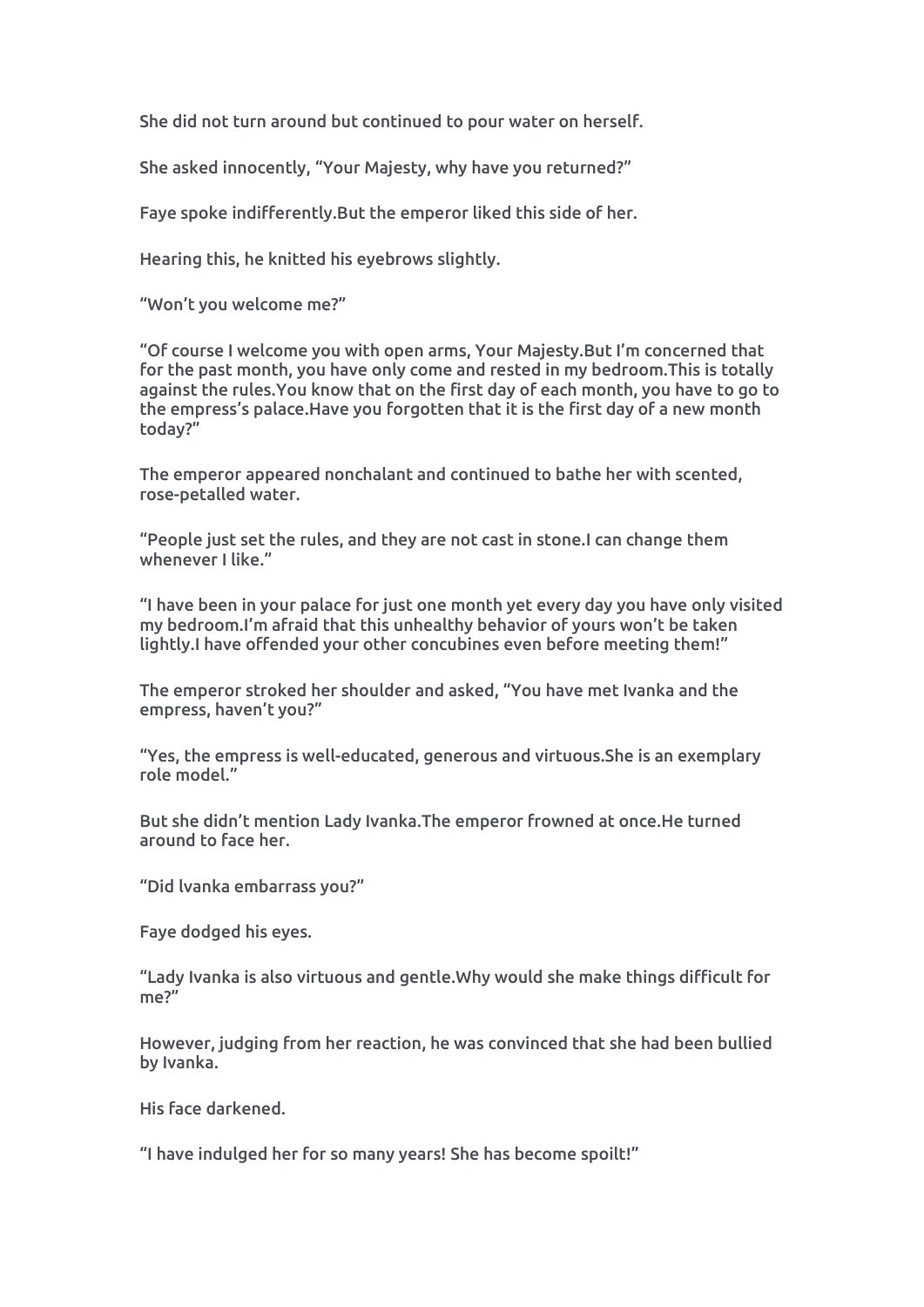### Faye remained silent.

After a while, she pushed his hand away.

#### "Faye?"

She lowered her eyes and said plainly, "Your Majesty, I advise you to go to the empress"s palace tonight.Your love for me will be the root cause that your other concubines will target me in the future.I can sense that this situation will spell trouble.Before I entered the palace, Iwas a regular girl who came from a normal affluent family.But my father had many concubines and I witnessed the modus operandi they indulged in to win his favor.It was not a pretty sight and led to endless heartache.That was the situation in a normal merchant family.So it leaves little to the imagination how virulent the cat fights amongst concubines in an imperial family will be."

The emperor was forced to contemplate upon her weighty words.

Faye continued, "I'm just the simple daughter of a businessman.I have no powerful backgrounds here.The last thing I want is to get embroiled in these petty fights.Initially, all I wanted was to marry an ordinary and simple man with whom I could respectfully grow old.I didn't imagine that my fate would bring me here as your wife in such do, is to abide by my duty and not be seen as someone superior with special privileges.Your Majesty, I hope you will room suddenly became tense.

"I see!" the man finally said.

Faye breathed a sigh of relief.

"Shall I see you off, Your Majesty?"

"Who said I was leaving?"

Faye was taken aback.

Seeing her expression, he smiled like alazy child who had just passed a test.

"You look beautiful when your spirits are dampened! You are absolutely right.Now that you are in the palace, you should abide by your duty.Now that you are my concubine, it is your duty to serve me well.It is time for you to given you my unadulterated love, I will naturally protect you well!"

He then suddenly grabbed her wrist and lifted her up from the water.

 $''$ Ah!"

Faye screamed, and hurriedly pulled down the gauze hanging around and covered herself.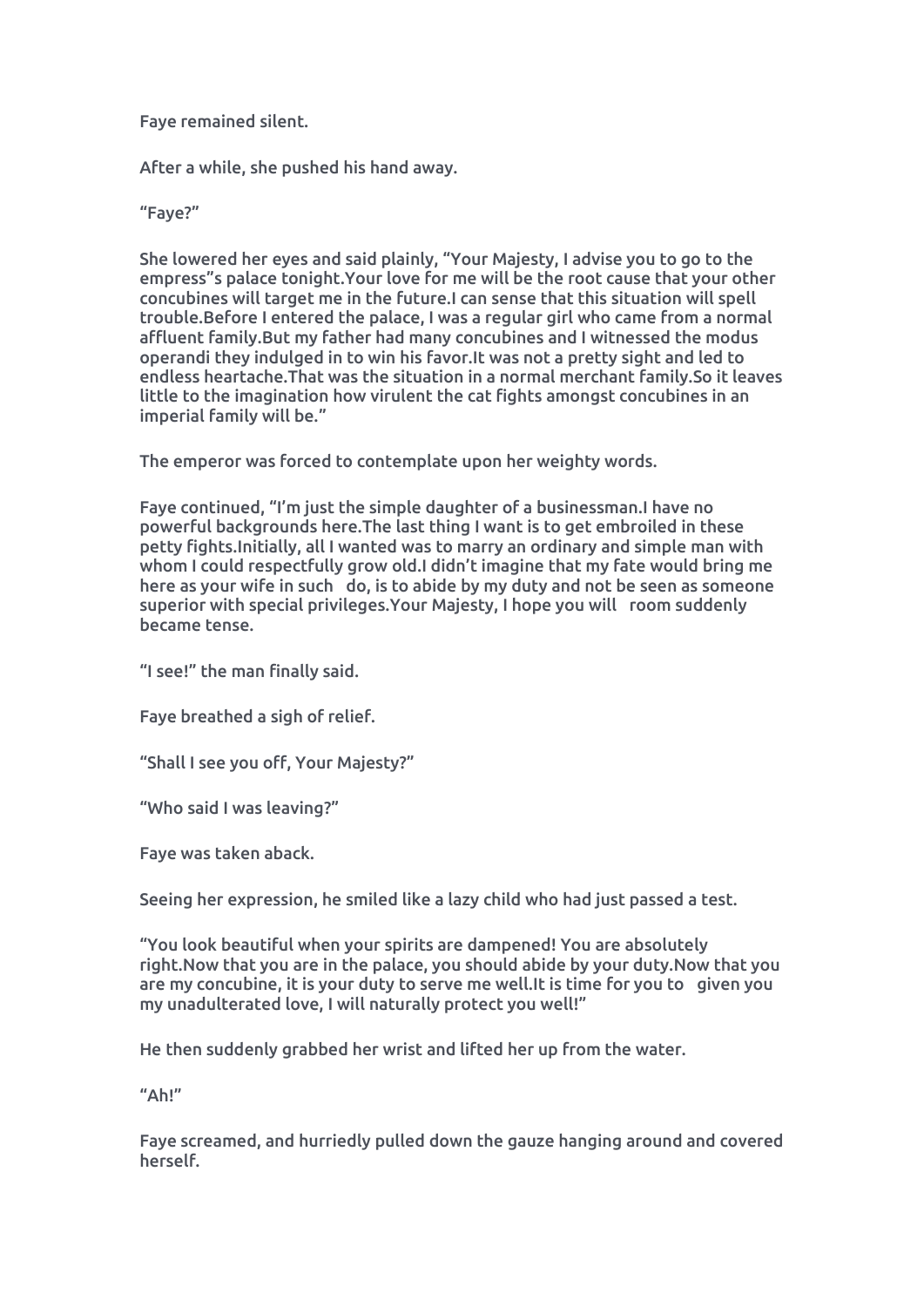"Your Majesty!"

"Ha-ha"

The emperor was in a joyous mood.

He held her wet body and danced to the bedroom.

At that moment, the camera focused on Faye's round and white shoulder, then moved to her fair and slender legs and insteps.

A few enchanting petals punctuated her long legs.

Her skin was silky generate the aura of a halo, which made her look as heavenly as an angel.

The emperor carried Faye to the bed, bowed his head and kissed her.

This kiss was not real but it was shot so craftily that audiences would never know the difference.

This was a new technique that was adopted to shoot kissing scenes.

It was Mason, the emperor's role-player, who had proposed to use such a trick.

Mason had just made his romance with his girlfriend public.

He loved her unconditionally so he announced that he would not shoot real kissing scenes anymore.

Carter had worked with him in several movies so when Mason made this pledge, Carter didn't make a mountain out of a molehill and simply consented.

After a kiss, the maids immediately pulled down the curtain around the bed hung by the golden hooks, and the curtain cut off the audience's view.

It left the rest to their vivid imaginations.

In the large bedroom, the burning incense at the head of the bed was emitting a faint fragrance and gentle spark.<br>"Cut!"

Carter was delighted with Wendy's performance.

Wendy always gave a stellar performance so there was never a need to reshoot.

She captured the essence of the scene to perfection.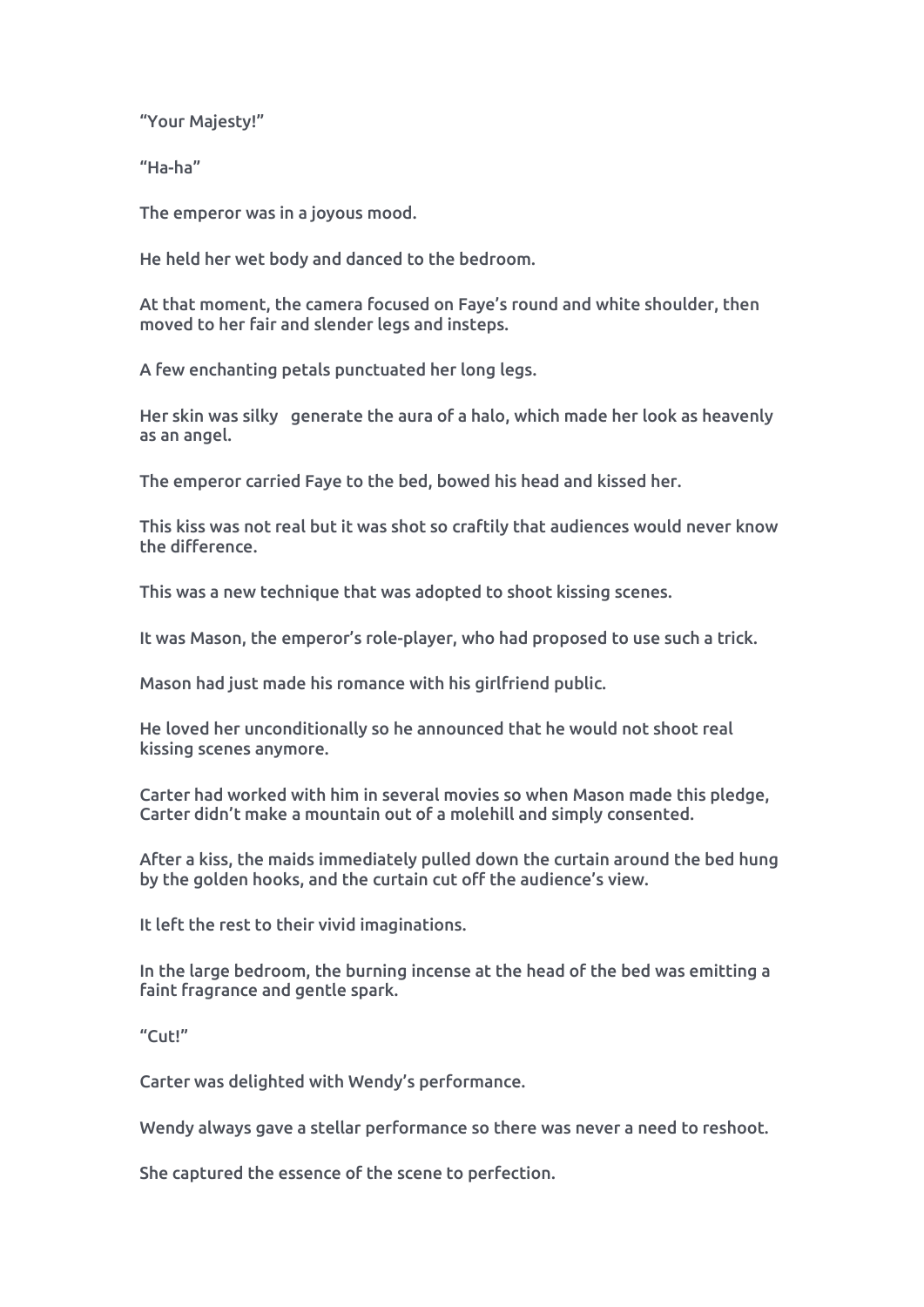Her flawless movements and expressions placed her in a league of her own.

What impressed Carter the most was Wendy's ability to adjust her emotions to the required scene with such ease.

She could comfortably and swiftly change paradoxical emotions at the drop of a hat.

Whilst it took other artists quite a while to get into the swim of emotions, she was a glaring example of acting par excellence.

If she were crying her heart out in an earlier scene and Carter shouted, "Cut", within a second, she could instantly adorn a smile.

If you thought that she was distancing herself from the play, then you were wrong.

Because even the staff cried when they saw Wendy's performance.

Wasn't this sufficient proof of her amazing acting skills? "All right! It's over!"

"Oh, yes!"

The staff cheered.

Carter also touched his nose and laughed merrily.

He thought it would take him entire day, but once again they had finished ahead of time.

Carter stretched his stiff limbs.

At that moment, he realized that as long as Wendy's scenes were involved in the shooting, they would always finish ahead of schedule.

Wendy epitomized the perfect actress.

Not only was she able to slip into any role with the greatest of ease, but her co-stars automatically took the lead from her and also exercised professionalism.

So with all stakeholders co-operating, shooting was a breeze.

In his many years of directing, Carter had only observed this kind of disciplined commitment and talent from artists who had experience in the industry for decades.

The staff began to put away the props.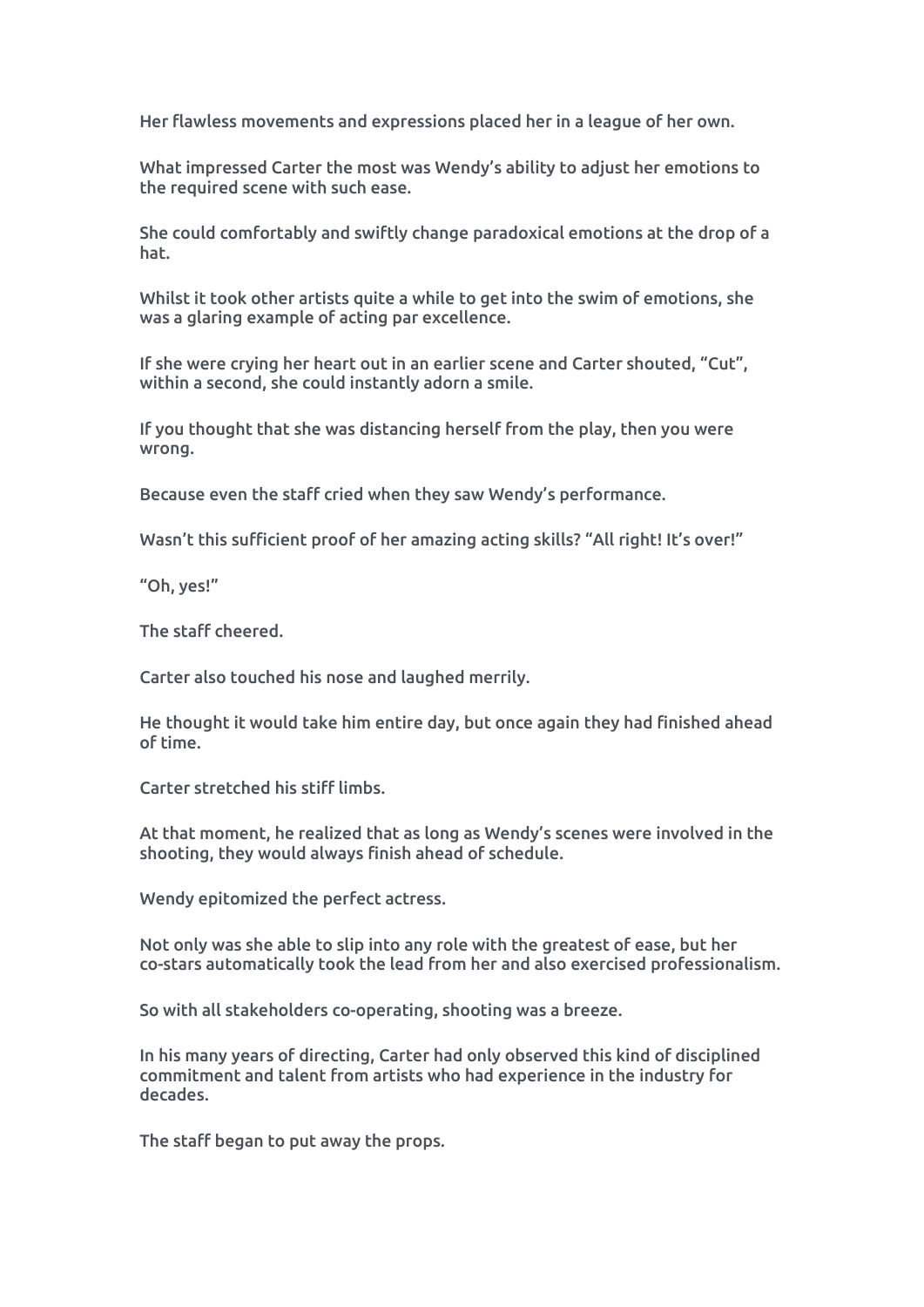Seeing Wendy changed and ready to leave the set, Carter immediately waved to her, "Wendy, come here!"

Wendy ambled over to him.She had removed her makeup and herlong wavy hair was tied into a ponytail.Now she wore ablack leather jacket, tight jeans and matching black boots.

Walking against the breeze, she looked imposing.In not a single way did she resemble the coquettish Faye from the play.Carter sighed.

"Wendy, I have aquestion for you.Only answer it if you feel comfortable.There is no obligation." Wendy nodded.

"Go ahead."

"How do you adjust your emotions to the needs of the scene so quickly?"

Wendy was stunned.She wasn't expecting that question.

"Are you not comfortable sharing your secret with me?"

"No! Not at all!"

Wendy thought carefully before she spoke.

Looking at the curious expression in Carter's eyes, she revealed, "In fact, it's no mystery.When I was in the US, I was only offered walk-on roles in different plays.At that time I was in dire financial straits and there weren't many Chinese actors in the US.So as long as I was offered roles, I was grateful and took them very seriously."

Carter nodded repeatedly.

"Once I was offered a dual role.I had to play the role of these two characters who looked almostidentical but whose personalities were poles apart.In order to do justice to the role, I took a great deal of time to study their characters intensely.As a result, I was almost schizophrenic.That was my stepping stone to adjust my performances accordingly.Preparing for that role was actually the breeding ground for my ability to change emotions without demur."

She made it sound as if it was as easy as pie, but people in the business knew that it was a challenge.

Carter looked at Wendy with great respect and admiration then patted her on the shoulder without saying anything.

At the same time, Brian overheard Wendy's explanation.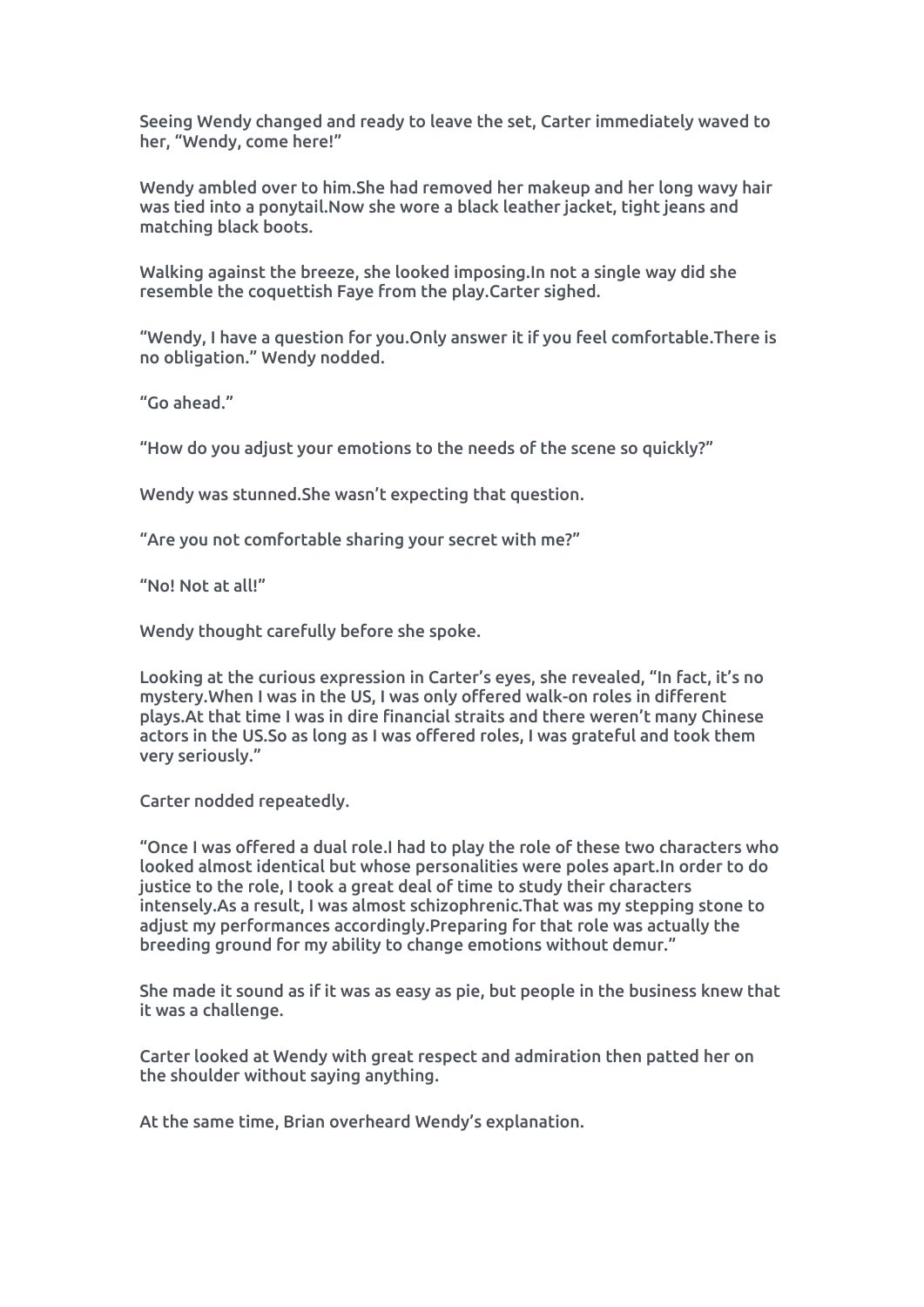Somehow, whenever he heard Wendy narrate about her hardships, he felt a little heartbroken…especially when she was strong enough to share her life story with a positively bright smile.

### My Bossy CEO Husband Chapter 160

/ My Bossy CEO [Husband](https://noveljar.com/category/my-bossy-ceo-husband-by-i-malcom/) by I. MALCOM

Eris observed Brian very closely.She clenched her fists when she saw him gazing absent-mindedly at Wendy yet again.

'Why would he do this? Wendy was a whore who had given birth to a child and she did not even know the identity of the father! Furthermore, she is currently dating two men simultaneously! How disgusting! Why couldn't Brian give up on her? Was it because she was prettier?'' Eris felt genuinely aggrieved.

"Brian? Sweetheart!"

"Yes!" Brian answered and turned around to face her.

He held her hand and asked, "Are you ready?"

"Yes!"

Eris was accustomed to disguising her mood, so she pretended as if nothing had happened.She whispered softly, "We can go now."

"Okay!"

In the Royal Hotel, Brian had booked the entire first floor of the hotel, and the hall on that level had been elegantly decorated for the party by the staff.

At the entrance to the hall, stood a huge champagne tower.

The majestic, crystal chandelier glistened and cast white reflections on the wall.

Delectable, mouthwatering desserts were served in the hall.

Apart from that, there was an exquisite seafood buffet! It was an unusually extravagant seafood buffet, boasting tantalizing, scrumptious shrimp that were as long as a chopstick and freshly caught king crabs grilled to perfection.

A range of glazed, buttery pelagic fish infused with exotic herbs and spices had mouths drooling.

Tender, flaky meat and exotic roasted vegetables were served with tangy, creamy sauces.

Imported citrus fruit, dried fruit and nuts were afavorite of many guests.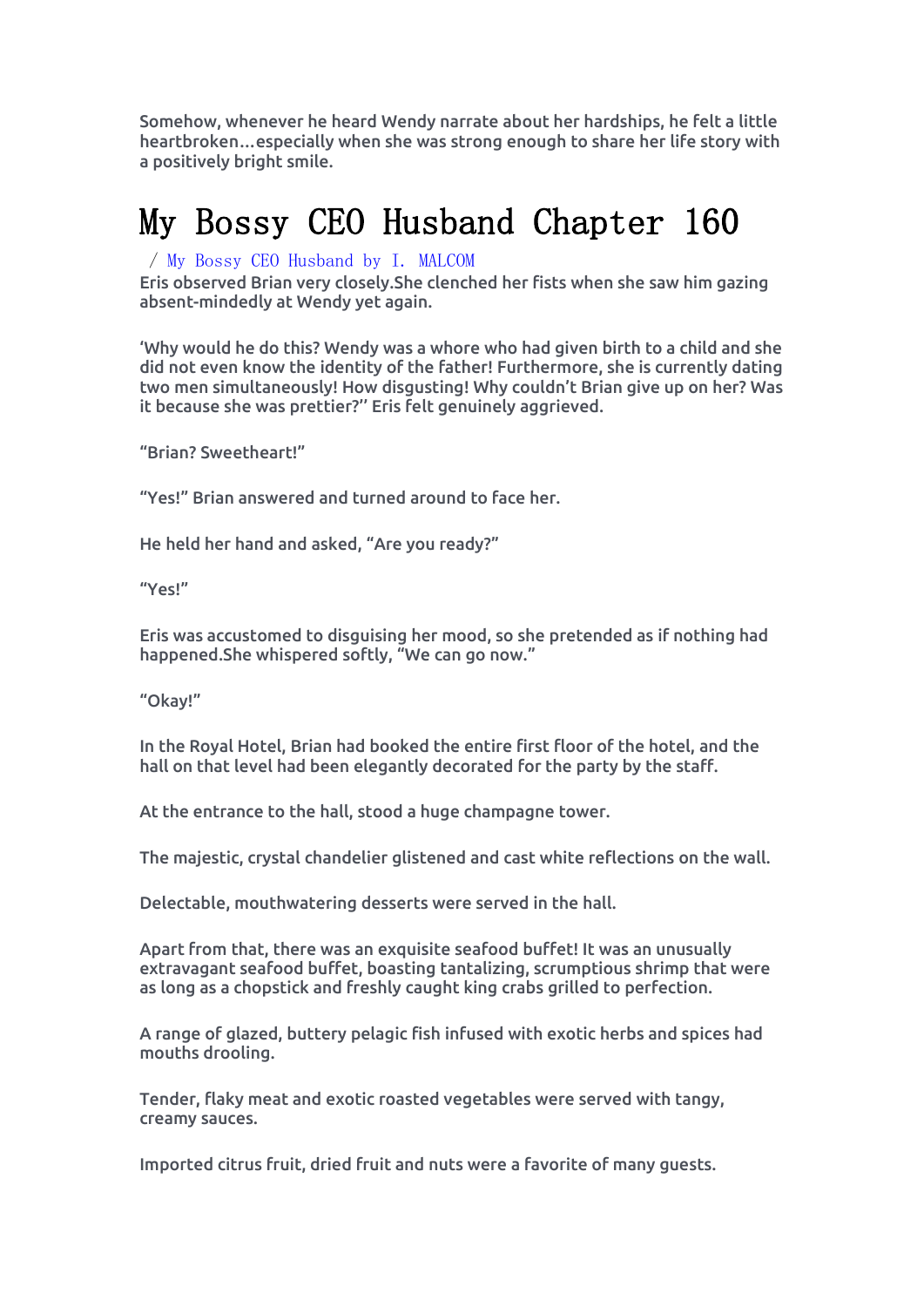Celebratory drinks and tranquilizing alcohol flowed like the Yangtze River.

An abundance of rare yet divinely delicious food was served in the hall.

To top it all, a special stage was erected and the host,an acquaintance of theirs, had the guests in stitches.

All in all, it was a lavish, glam event where guests simply chilled.

Supporting artists and stuff members in the cast were amazed by the splendor of the party and clicked photos nonstop.

"Wow! Oh my God! I've never seen such a large crab in my life before.It's super expensive at a restaurant but here it's being served as one of the dishes of the buffet! This means I can eat as much as I want to! Yummy! This place is crowded.Oh my God! Eris is so generous!"

"What a classy party!"

Yes, it was unlike an ordinary birthday party.

It was conceptualized on the scale of a grand wedding! Eris and Mr.Brian have been a loving couple for three years now.It's so sweet that he can still plan such a romantic surprise for her.I'm starting to believe in love again.

"This is the most elaborate party I have ever kindhearted that she was willing to invite supporting actresses like us.I've made up my mind.She is my idol from now on."

"Yes! I loyal fan from now on!"

Overhearing the discussion, Eris blushed, complacent and pleased.She instinctively held Brian's arm.

The host related Eris's and Brian's epic journey, from their formal acquaintance to their romantic liaison.

In the background, various happy photos highlighting their relationship, were projected onto a big screen.

Eris was so touched that she shed tears.She wore a long, flowing, snow-white dress, which gave her a sense of peace and calm and made her look angelic.She raised her head to meet Brian's eyes.

"Brian, thank you for I'll do anything to make you happy."

The crowd roared, "Kiss! Kiss! Kiss her!"

Eris shyly hid herself in Brian's arms.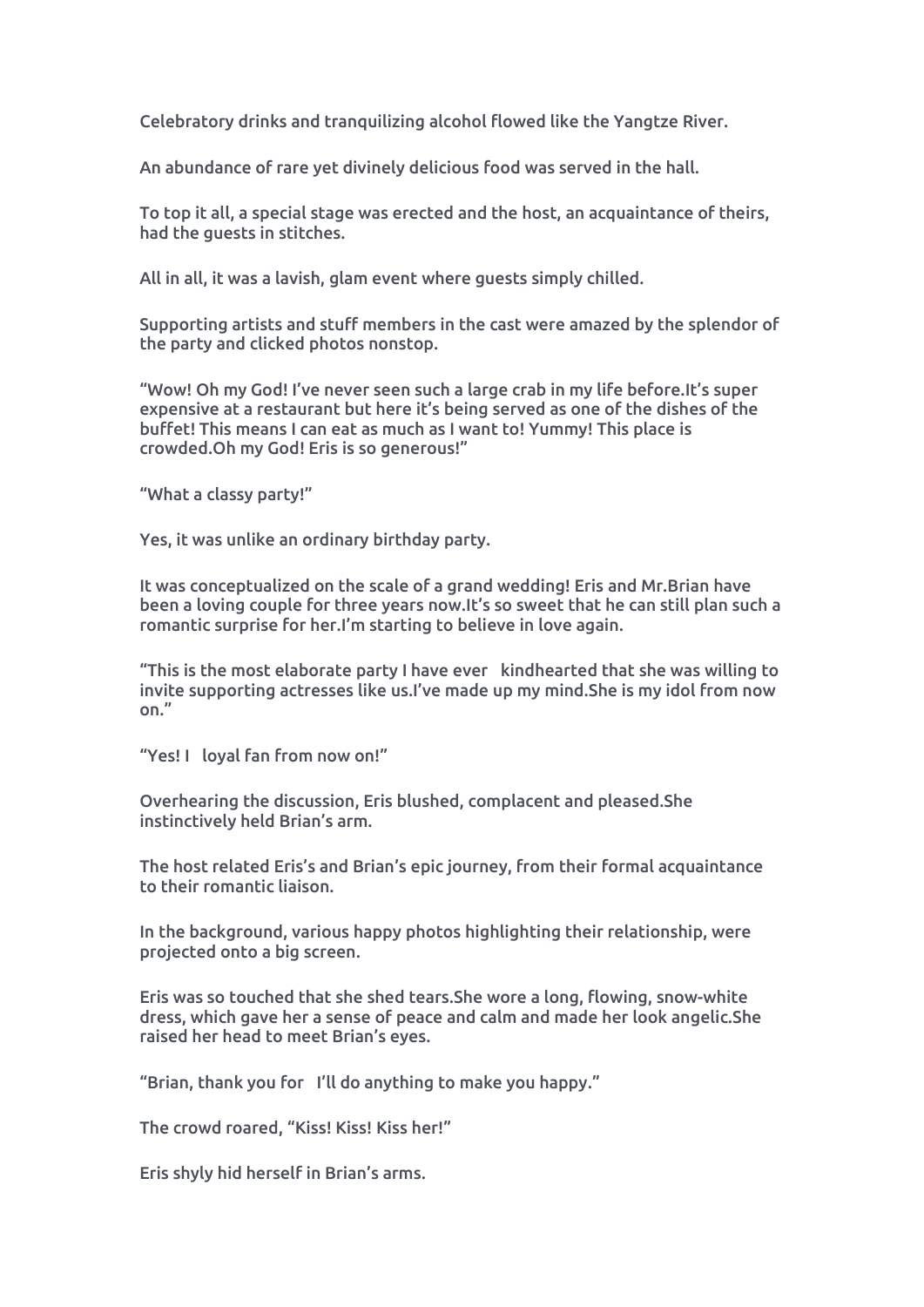He lifted her face and gave her a passionate kiss.

The crowd cheered.

'Now that I am here, it will be a sheer waste if I don't eat that tasty,appetizing food!" Wendy thought to herself.

Then she took a white plate and walked around looking for her favorite food.

She heaped some scallops onto her plate and sat on the sofa in the corner to enjoy the overwhelming my taste buds.Brian is not a good man but he has hired the best chef in town.The scallops are not smelly and the flesh is fresh and tasty.Compliments to the chef.I'm thoroughly enjoying such well-prepared scallops." Wendy savored several dishes in a row.

She chatted with Ryan while eating.She had no choice! Reese had moved out of the house and Ray only had a telephone watch.She couldn't call Ray because of the din there.

Precious also didn't have a mobile phone.

If she wanted school, she would have to talk to Luke or Ryan.

Of course she went to Luke first, but he told her that he was working overtime at the company.

Wendy had to contact Ryan.

"Hello! Ryan! Did Ray and Precious return from school?"

Soon, she got the reply, "Yes!"

Wendy was speechless.

What a perfunctory reply! Wendy then sent an endless list of questions.

"How are they after their first day at school? I didn't dare to turn offmy phone today.But they didn't contact me, nor did their teacher.I'm so worried.Have you talked to their teacher? How did the two of them manage the school today? Did Precious cry? Did Ray socialize with the other children? They have the habit of taking a nap.Did they have a good nap at school? Precious is so picky about food.Did she eat properly at school?"

At that moment, in No.1 Villa of Ensfield, Ryan was chatting with the children.

Looking at the long series of questions sent by Wendy, Ryan threw the phone directly in front of the two children and said, "What do you think? How do you answer it?"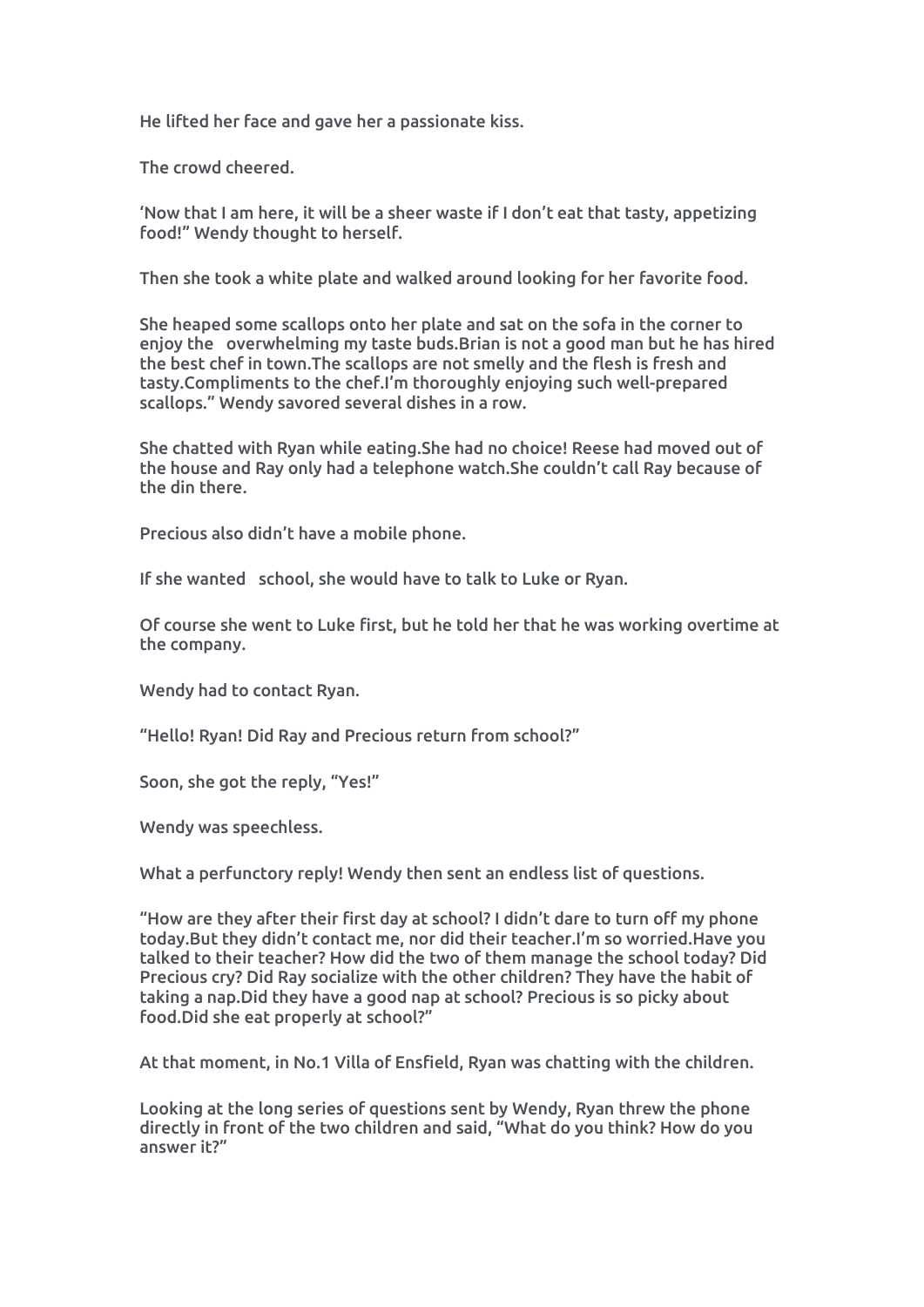Precious rubbed her fingers uneasily.

Ray frowned.

On closer examination, one could see that the children were a little embarrassed.

Ray's hair and clothes were messed up and Precious was in a worse condition.Her school dress was covered in grass and mud and her hemline was broken.<br>Precious pouted and said, "How about telling the truth?"

"No!" Ray was the first one to object.

"Uh, Ray…" Ray winced.

He thought it was a shame to tell the truth! He didn't expect that those little children in the kindergarten would be so enthusiastic.

The girls put tasty snacks into his schoolbag which annoyed a chubby little boy in his class who felt sidelined.

The boy then proceeded to provoke Ray.<br>In order to protect Ray, Precious had a fight with that boy! Then she beat him up till his nose bled.

He was still crying when he was taken to the infirmary.

Ray had promised to protect Precious in school, but in the end, she had protected him! He was as embarrassed as someone shouting out the wrong answer in class.

He craned his neck and said, "Anyway, don't tell my Mommy!"

Ryan narrowed his eyes and took back his phone, asking, "Do you want me to lie to your mommy?"

Ray nodded with his bright eyes.

"No way!"

Upon hearing that, Ray was a little upset.

"But it's not completely impossible," Ryan replied.

Ray thought for a while and immediately guessed what Ryan expected.He snorted and turned his head away.

"You want a favor from me in return!"